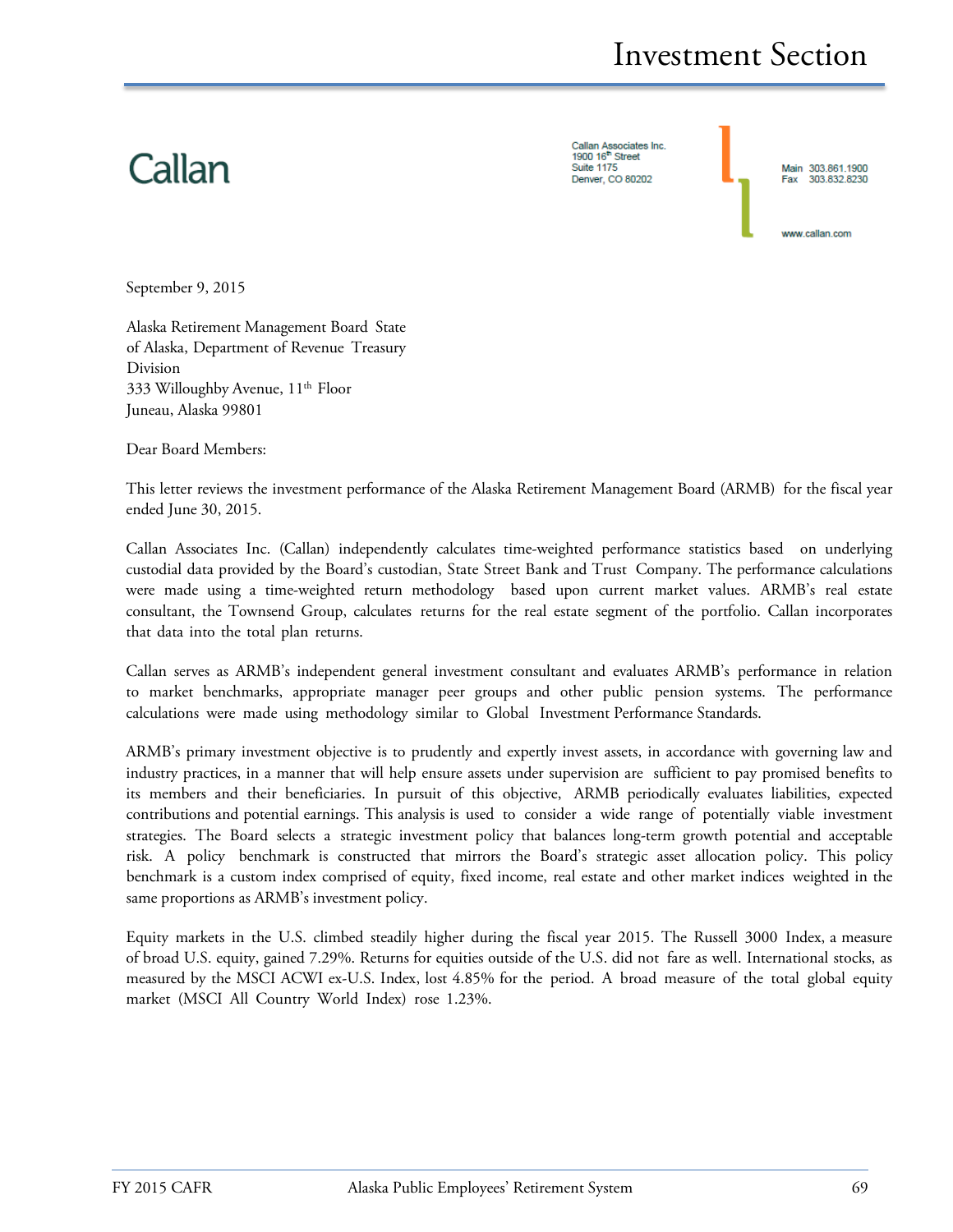A flattening yield curve during the period boosted fixed income performance. The Barclays Capital Aggregate Bond Index, a widely used gauge of the investment grade domestic bond market, gained 1.86%. Absolute return strategies, such as hedge fund-of-funds, posted modest gains during the fiscal year. The Callan Absolute Return Hedge Fund-of-Funds Style median return was 2.28% (net- of-fee). Private real estate investments (NCREIF Property Index) turned in another solid year, returning 12.98%. Publicly traded real estate, as measured by the NAREIT Equity Index, did not perform as well and increased only 4.14%.

ARMB's various asset group returns performed as expected.

| Domestic stocks    | 7.84%     |
|--------------------|-----------|
| Int'l Stocks       | $-3.32\%$ |
| Alternative Equity | $-0.81%$  |
| Fixed Income       | $-0.73%$  |
| <b>Real Assets</b> | 3.71%     |
| Private Equity     | 13.77%    |
| Absolute Return    | 9.24%     |

For the fiscal year, the Public Employees Retirement System (PERS) had a time-weighted total return of 3.29% and the Teachers Retirement System (TRS) had a time-weighted total return of 3.30%. Both systems outperformed their strategic policy benchmark target return of 2.74% and the median return for Callan's Public Fund database of 3.21%.

Over longer-term periods, PERS and TRS have closely tracked their target index returns. For example, PERS' 10 year annualized return was 6.69% while TRS's return was slightly higher at 6.73%. These returns were in line, but slightly above, their target return of 6.54%. Over the longest period for which Callan has detailed data (23.75 years), PERS and TRS have achieved annualized total returns of 7.84% and 7.90%, respectively, while the policy benchmark return was 7.80%.

Both systems are well diversified and currently have asset allocation policies that, in our opinion, are consistent with achievement of a long-term "real" return of 4.5% or better.

In summary, fiscal 2015 was a year in which asset class returns were varied and a well-diversified portfolio was able to produce positive results.

Sincerely,

 $DQQ$ 

Paul Erlendson Senior Vice President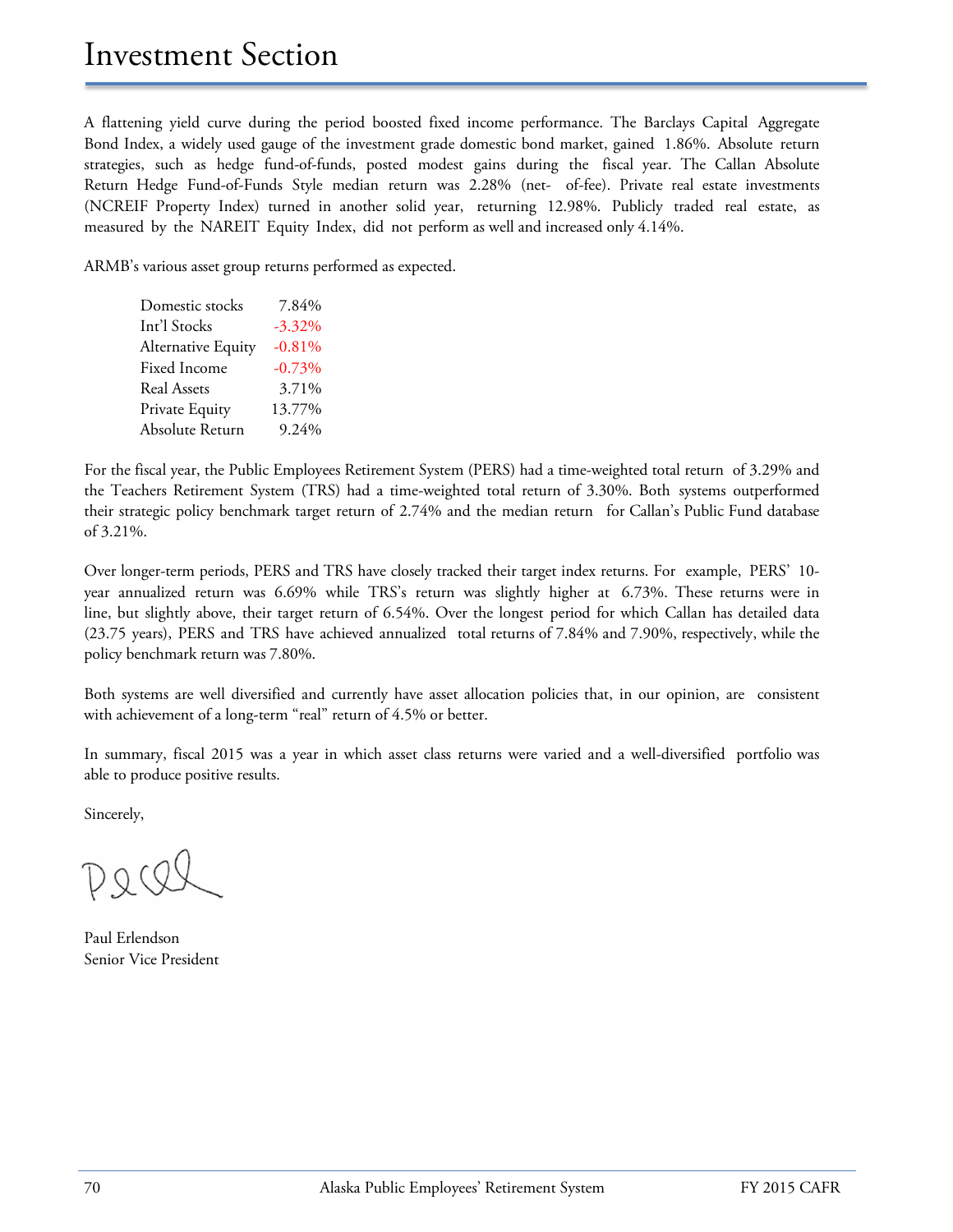# Investment Section

### **Department of Revenue Treasury Division Staff As of June 30, 2015**

**Commissioner** Randall Hoffbeck

**Deputy Commissioner** Jerry Burnett

**Director** Pamela Leary, CPA **Chief Investment Officer** Gary Bader

**Comptroller** Scott Jones, CPA

**Cash Management** Michelle M. Prebula, MBA, CPA, CCM **Investment Officers** Bob G. Mitchell Stephen R. Sikes Zachary Hanna Steve Verschoor Shane Carson Sean Howard

**ARMB Liaison Officer** Judy Hall

Casey Colton Nicholas Orr Victor Djajalie Joy Wilkinson Alyson Campbell Emily Peyton Paul Hackenmueller

### **External Money Managers and Consultants**

#### **Domestic Equity Large Capitalization**

Allianz Global Investors *San Francisco, CA* Analytic Investors LLC *Los Angeles, CA* Barrow, Hanley, Mewhinney & Strauss *Dallas, TX* Capital Guardian Trust Co. *Los Angeles, CA* McKinley Capital Management, Inc. *Anchorage, AK* Relational Investors LLC *San Diego, CA* Quantitative Management Associates *Newark, NJ* State Street Global Advisors *San Francisco, CA*

#### **Domestic Equity Small Capitalization**

Barrow, Hanley, Mewhinney & Strauss *Dallas, TX* Frontier Capital Management *Boston, MA* Jennison Associates LLC *New York, NY* Lord Abbett & Co. *Jersey City, NJ* Luther King Capital Management *Fort Worth, TX* State Street Global Advisors *San Francisco, CA* Victory Capital Management *St. Louis, MO*

### **Domestic Equity MicroCap**

DePrince, Race & Zollo, Inc. *Winter Park, FL* Lord Abbett & Co. *Jersey City, NJ* Zebra Capital Management *Mitford, CT*

**Domestic Equity Index Fund** State Street Global Advisors *San Francisco, CA*

**International Equity – EAFE, Emerging Markets Non U.S. , and Global Equity** Allianz Global Investors *San Francisco, CA* Arrowstreet Capital, LP *Boston, MA* BlackRock *San Francisco, CA* Baillee Gifford Overseas Ltd. *Edinburgh, Scotland* Brandes Investment Partners, L.P. *San Diego, CA* Capital Guardian Trust Co. *Los Angeles, CA* Lazard Asset Management *New York, NY* McKinley Capital Management, Inc. *Anchorage, AK* Parametric Clifton *Seattle, WA* State Street Global Advisors *San Francisco, CA*

#### **International Small Cap**

Mondrian Investment Partners *London, England* Schroders Investment Management NA *New York, NY*

#### **Emerging Market Income**

Lazard Asset Management *New York, NY* NFJ Investment Group *Dallas, TX*

#### **International Fixed Income**

Mondrian Investment Partners *London, England*

### **High Yield/Convertible Bond/Tactical Bond**

MacKay Shields LLC *New York, NY* Advent Capital Management *New York, NY* Pyramis Global Advisors *Smithfield, RI*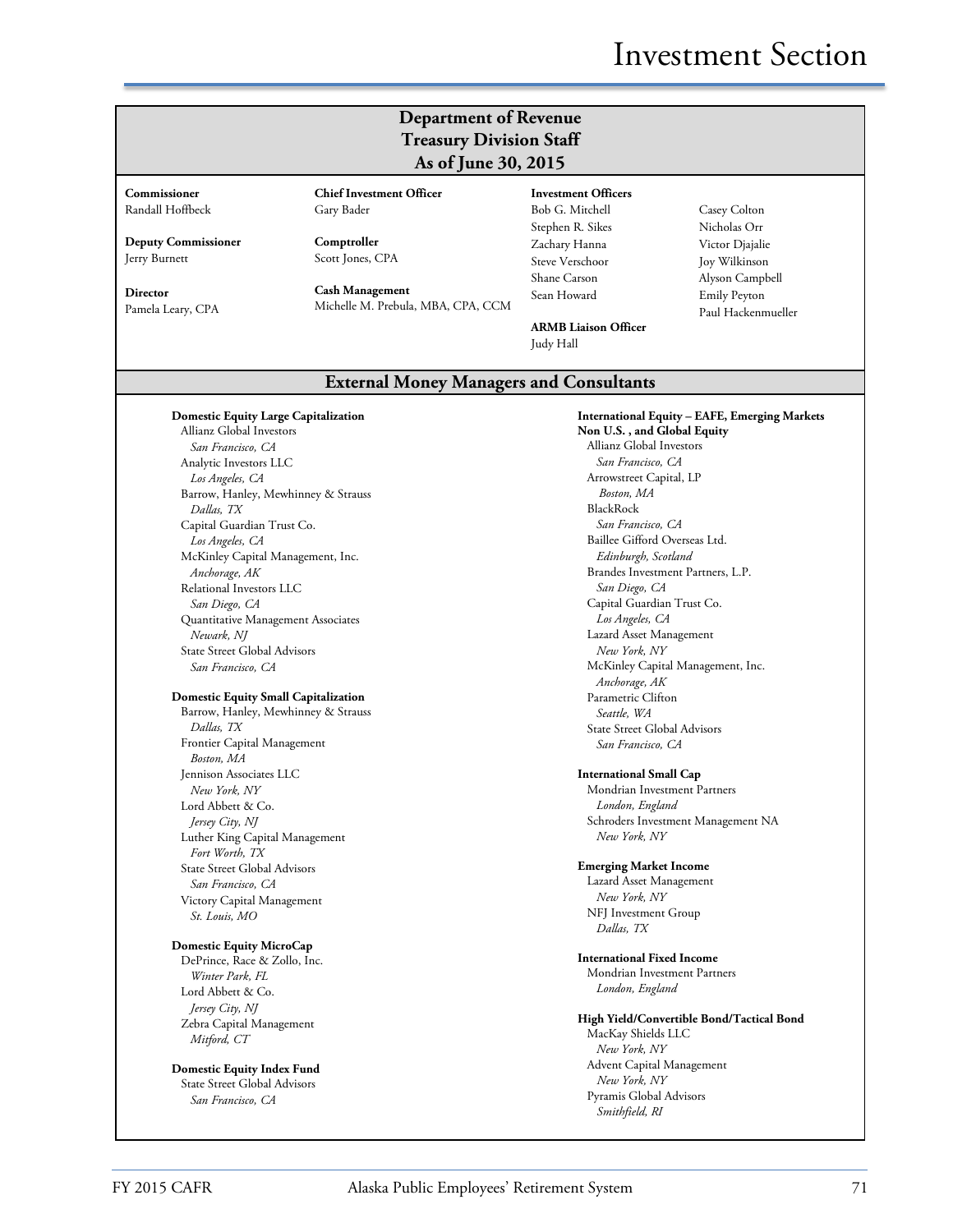### **External Money Managers and Consultants (cont.)**

#### **Taxable Municipal Bonds**

Guggenheim Partners LLC *Santa Monica, CA* Western Asset Management Company *Pasadena, CA*

#### **Master Limited Partnerships**

Advisory Research *St. Louis, MO* Tortoise Capital Advisors LLC *Leawood, KS*

#### **Absolute Return**

Allianz Global Investors *New York, NY* Crestline Investors, Inc. *Fort Worth, TX* Global Assets Management Inc. *Los Angeles, CA* KKR (formerly Prisma Capital Partners) *New York, NY*

#### **Private Equity**

Abbott Capital Management, L.P. *New York, NY* Pathway Capital Management, LLC *Irvine, CA*

#### **Real Assets – Real Estate Core Separate Accounts**

LaSalle Investment Management *Chicago, IL* Sentinel Real Estate Corporation *New York, NY* UBS Realty Investors, LLC *San Francisco, CA*

### **Real Assets – Commingled Real Estate Funds**

Almanac Realty Investors *Alpharetta, GA* BlackRock Realty *San Francisco, CA* Colony Capital *Los Angeles, CA* Coventry Real Estate Fund II, LLC *New York, NY* Clarion Partners *New York, NY* J.P. Morgan Investment Management Inc. *New York, NY* Silverpeake Real Estate Partners *New York, NY* Lowe Hospitality Investment Partners, LLC *Los Angeles, CA* Sentinel Real Estate Corporation *New York, NY* Tishman Speyer Properties *New York NY* UBS Realty Investors, LLC *Hartford, CT*

#### **Real Assets – Energy** EIG Global Energy Partners *Washington, DC*

**Real Assets – Infrastructure**

Brookfield Investment Management *Encinitas, CA* Industry Funds Management *New York, NY* JP Morgan Asset Management *San Francisco, CA* Lazard Asset Management *New York, NY*

#### **Real Assets – Farmland and Timber**

Hancock Agricultural Investment Group *Boston, MA* UBS AgriVest, LLC *Hartford, CT* Hancock Timber Resource Group *Charlotte, NC* Timberland Investment Resources LLC *Brookline, MA*

#### **Supplemental Benefits System, Deferred Compensation Plan and**

**Defined Contribution Plan** BlackRock *San Francisco, CA* Allianz Global Investors (formerly RCM) *San Francisco, CA* State Street Global Advisors *Boston, MA* T. Rowe Price Investment Services *Baltimore, MD* Brandes Investment Partners *San Diego, CA* 

**Global Master Custodian** State Street Bank & Trust Co. *Boston, MA*

#### **Investment Consultants**

Callan Associates, Inc. *Denver, CO* The Townsend Group *San Francisco, CA*

#### **Investment Advisory Council**

William Jennings *Colorado Springs, CO* Jerrold Mitchell *Wayland, MA* Robert Shaw *San Francisco, CA*

#### **Independent Auditors** KPMG, LLP

*Anchorage, AK*

### **Actuaries**

Buck Consultants *Denver, CO* Gabriel Roeder Smith *Denver, CO*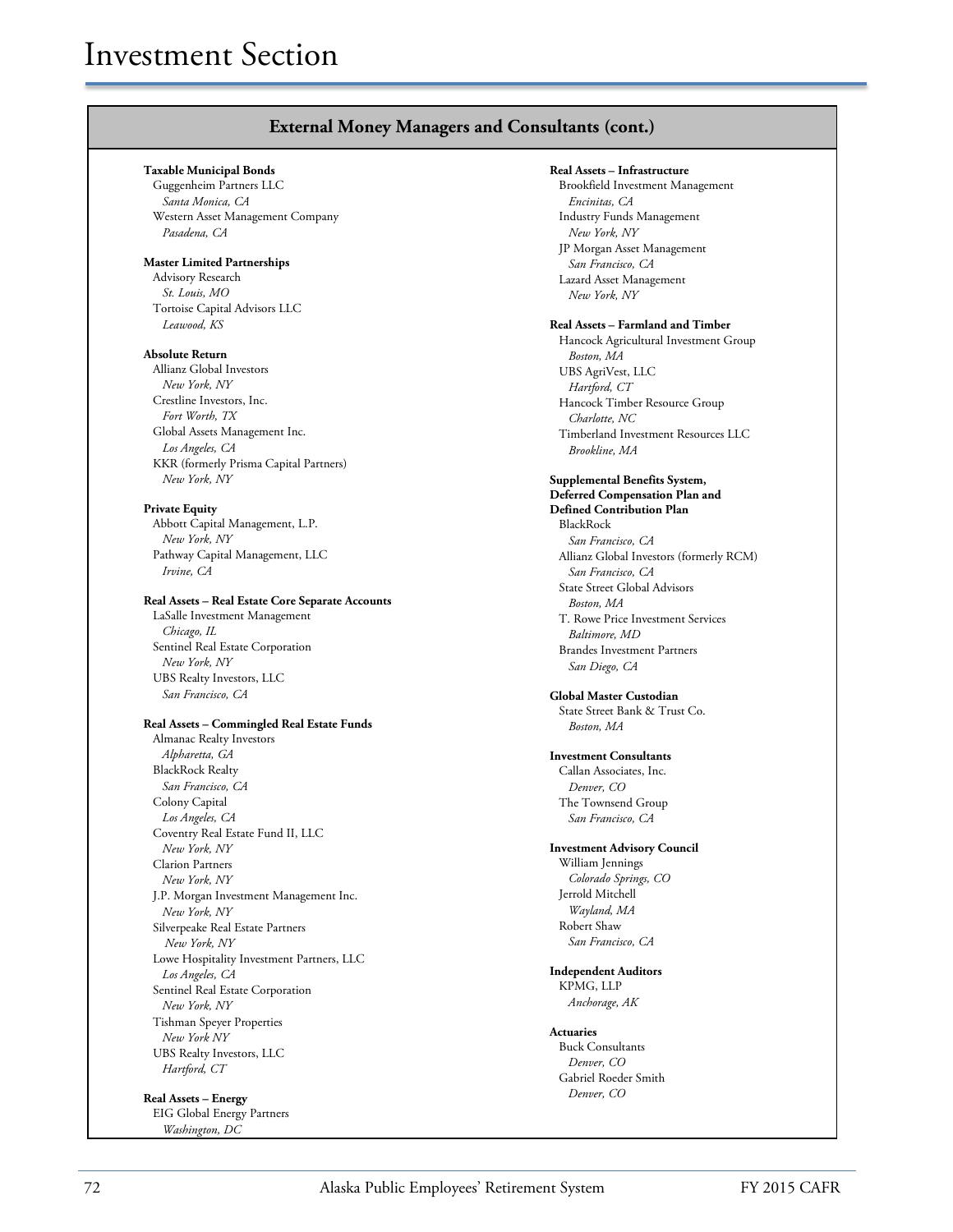## **Public Employees' Retirement System Investment Report**

### **INVESTMENTS**

The investment goals of the State of Alaska Public Employees' Retirement System (PERS) are the long term return and sustainability of the pension funds under management. Annually, the Alaska Retirement Management Board (ARMB) sets its asset allocation strategy in order to reflect changes in the marketplace while still retaining an expected optimal risk/return level within the set constraints and objectives of the ARMB.

The ARMB categorizes its investments into eight asset classes: domestic equities, global equities ex-U.S., alternative equity strategies, private equity, real assets, fixed income, absolute return, and cash equivalents. The performance of each asset class is compared with a benchmark comprised of one or more market indices. The performance for the total portfolio is compared with its policy portfolio, determined by calculating the weighted performance of the underlying asset class benchmarks at the portfolio's target asset allocation. The asset class benchmarks are illustrated below:

| <b>Asset Class</b>              | <b>Benchmark</b>                                       |
|---------------------------------|--------------------------------------------------------|
| Domestic Equity                 | Russell 3000 Index                                     |
| Global Equities Ex-U.S.         | MSCI All Country World Ex-U.S. Index                   |
| Alternative Equities Strategies | 50% S&P 500 Index                                      |
|                                 | 30% CBOE Buy Write Index                               |
|                                 | 20% Bank of America Yield Alternative Index            |
| Private Equity                  | 1/3 S&P 500 Index                                      |
|                                 | 1/3 Russell 2000 Index                                 |
|                                 | 1/3 MSCI EAFE Index                                    |
| Real Assets                     | 50% NCREIF Property Index                              |
|                                 | 15% Barclays TIPS Index                                |
|                                 | 10% NCREIF Farmland Index                              |
|                                 | 10% NCREIF Timberland Index                            |
|                                 | 5% FTSE NAREIT All Equity REIT Index                   |
|                                 | 10% S&P Global Infrastructure                          |
| Fixed Income                    | 80% Barclays Intermediate Treasury Index               |
|                                 | 10% Bank of America Merrill Lynch US High Yield Master |
|                                 | <b>II</b> Constrained Index                            |
|                                 | 7% Citigroup World Gov. Bond Ex-U.S. Index             |
|                                 | 3% JP Morgan Global Bond Index - Emerging Markets      |
|                                 | Global Diversified Index                               |
| Absolute Return                 | 91 Day Treasury Bill + 5%                              |
| Cash Equivalents                | 91 Day Treasury Bill                                   |

The target asset allocation is determined by the ARMB, utilizing capital market assumptions provided by its independent general investment consultant, Callan Associates. During the 2015 fiscal year, the ARMB's target asset allocation was 26% domestic equities, 25% global equities ex-U.S., 3% alternative equity strategies, 9% private equity, 17% real assets, 12% fixed income, 5% absolute return, and 3% cash equivalents. The target asset allocation is expected to generate a return of 7.22% with a standard deviation of 15.01%.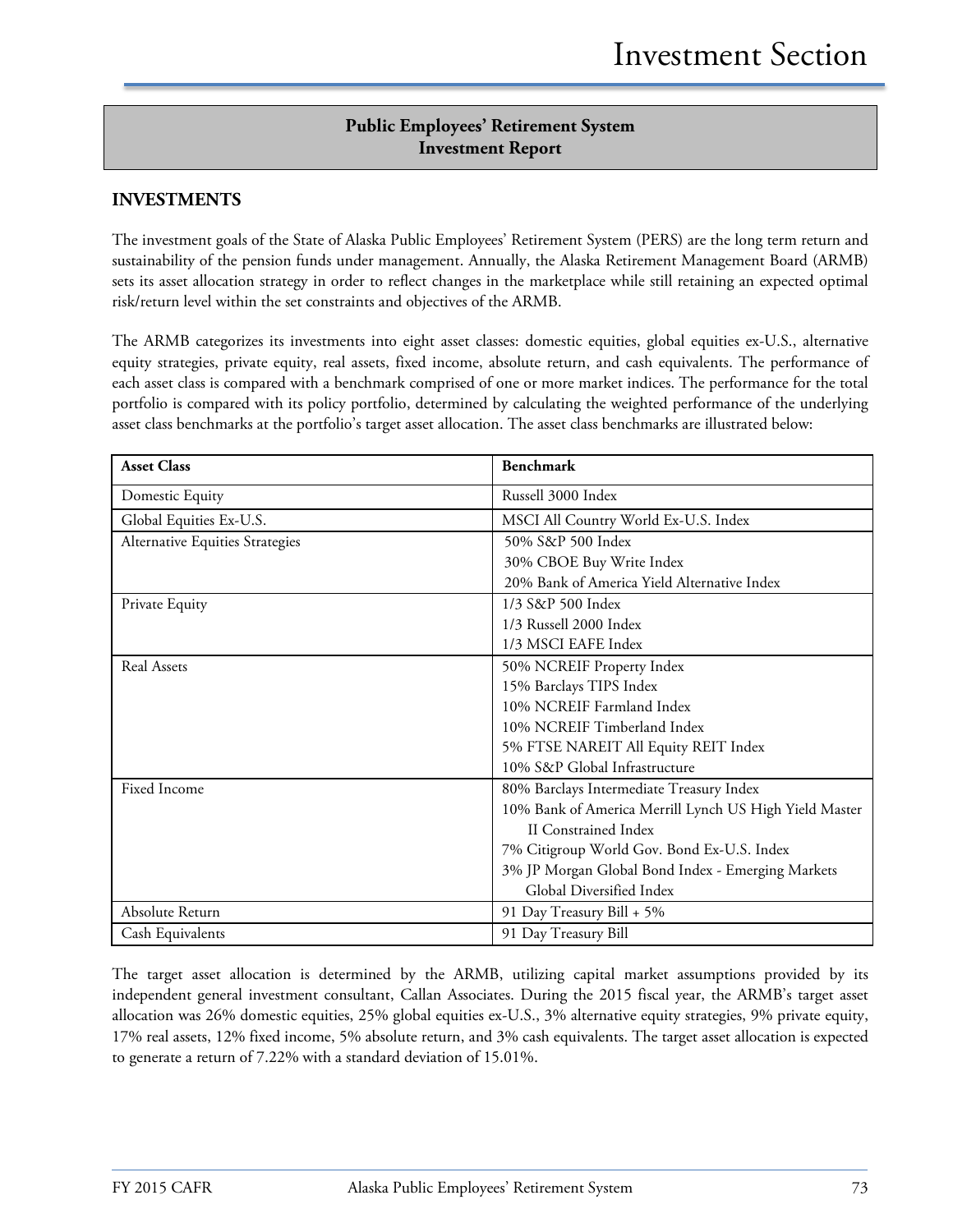| <b>Public Employees' Retirement System</b><br><b>Schedule of Investment Results</b><br><b>Fiscal Years Ended June 30</b> |                |                    |                |                |                  |                |                |
|--------------------------------------------------------------------------------------------------------------------------|----------------|--------------------|----------------|----------------|------------------|----------------|----------------|
|                                                                                                                          |                |                    |                |                |                  | Annualized     |                |
|                                                                                                                          | 2011           | 2012               | 2013           | 2014           | 2015             | 3 Year         | 5 Year         |
| <b>Total Fund</b><br><b>PERS</b><br><b>Actuarial Earnings Rate</b>                                                       | 21.22%<br>8.00 | 0.46%<br>8.00      | 12.50%<br>8.00 | 18.56%<br>8.00 | 3.29%<br>8.00    | 11.27%<br>8.00 | 10.89%<br>8.00 |
| <b>U.S. Common Stock Returns</b>                                                                                         |                |                    |                |                |                  |                |                |
| PERS Domestic Equities<br>Custom Composite Index                                                                         | 33.37<br>32.37 | 1.80<br>3.84       | 21.23<br>21.46 | 25.81<br>25.22 | 7.84<br>7.29     | 18.04<br>17.73 | 17.43<br>17.54 |
| <b>Fixed Income</b><br><b>PERS</b><br>Custom Composite Index                                                             | 5.46<br>5.06   | 4.90<br>5.08       | 0.57<br>(0.04) | 5.14<br>3.31   | (0.74)<br>0.41   | 1.63<br>1.22   | 3.03<br>2.74   |
| <b>Real Assets</b><br><b>PERS</b><br>Custom Composite Index                                                              | 15.25<br>12.66 | 10.46<br>11.41     | 10.47<br>8.35  | 13.28<br>10.98 | 3.70<br>7.99     | 9.07<br>9.10   | 10.51<br>10.26 |
| <b>International Stock Returns</b>                                                                                       |                |                    |                |                |                  |                |                |
| PERS International Equities<br>MSCI ACWI ex-US                                                                           | 28.27<br>30.27 | (13.67)<br>(14.15) | 15.01<br>14.14 | 23.43<br>22.27 | (3.32)<br>(4.85) | 11.13<br>9.92  | 8.73<br>8.23   |
| <b>Private Equity</b><br><b>PERS</b>                                                                                     | 20.14          | 9.44               | 11.61          | 24.19          | 13.77            | 16.40          | 15.70          |
| Custom Composite Index                                                                                                   | 32.93          | (3.61)             | 21.24          | 24.01          | 3.33             | 15.82          | 14.76          |
| <b>Absolute Return</b><br><b>PERS</b><br>3-month Treasury Bill +5%                                                       | 5.98<br>5.16   | (2.05)<br>5.06     | 8.41<br>5.11   | 6.51<br>5.05   | 9.24<br>5.02     | 8.05<br>5.06   | 5.54<br>5.08   |
| <b>Alternative Equity</b><br><b>PERS</b>                                                                                 |                |                    |                | 22.36          | (0.89)           |                |                |
| Custom Composite Index                                                                                                   |                |                    |                | 18.70          | 4.26             |                |                |
| <b>Cash Equivalents</b><br><b>PERS</b><br>3-month Treasury Bill                                                          | 0.47<br>0.16   | 0.44<br>0.06       | 0.25<br>0.11   | 0.27<br>0.05   | 0.28<br>0.02     | 0.26<br>0.06   | 0.34<br>0.08   |

MSCI ACWI =Morgan Stanley Capital International All Country World Index

Returns for periods longer than one year are reported on an annualized basis.

Basis of calculation: Time-Weighed rate of return based on the market rate of return.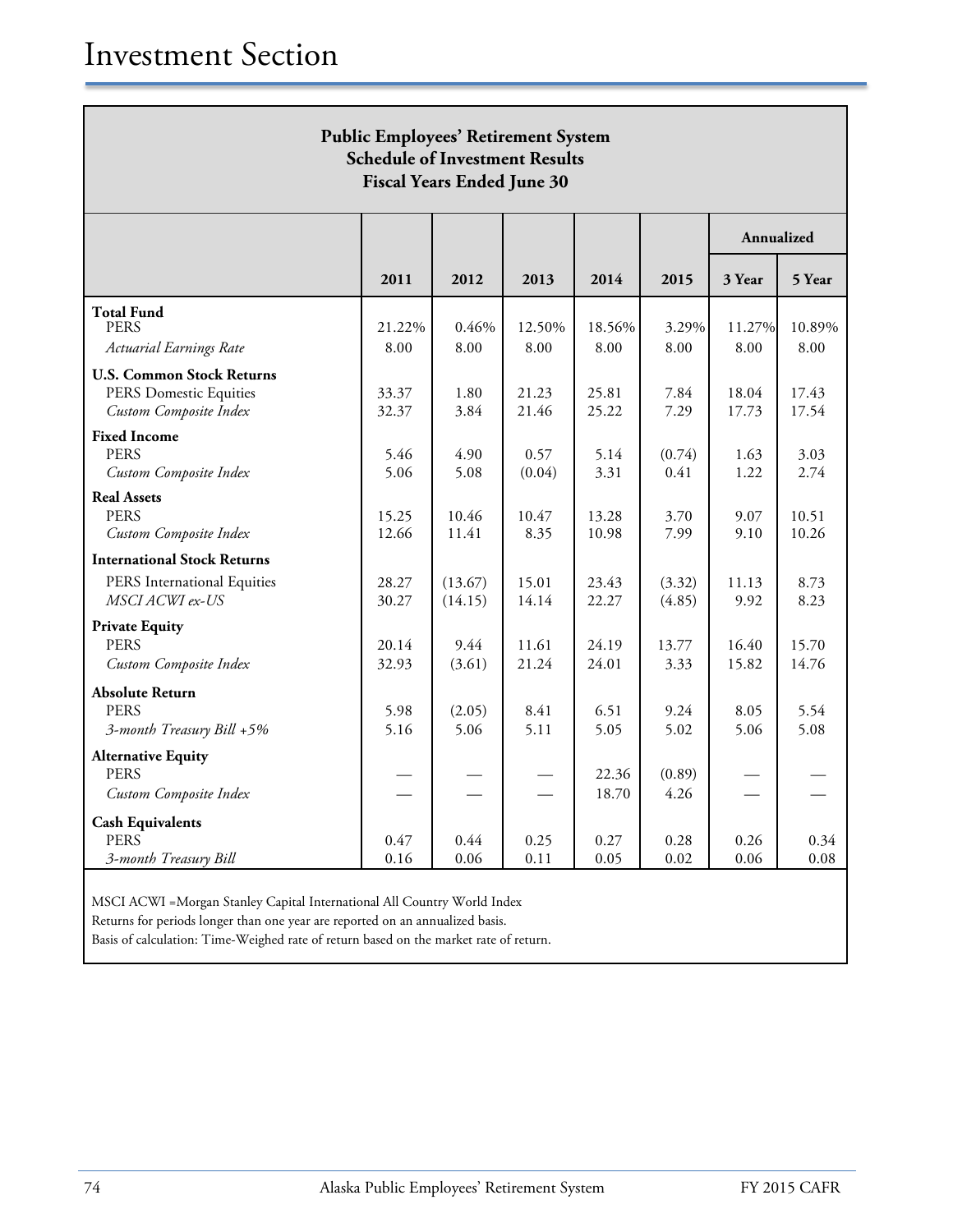

![](_page_6_Figure_2.jpeg)

![](_page_6_Figure_3.jpeg)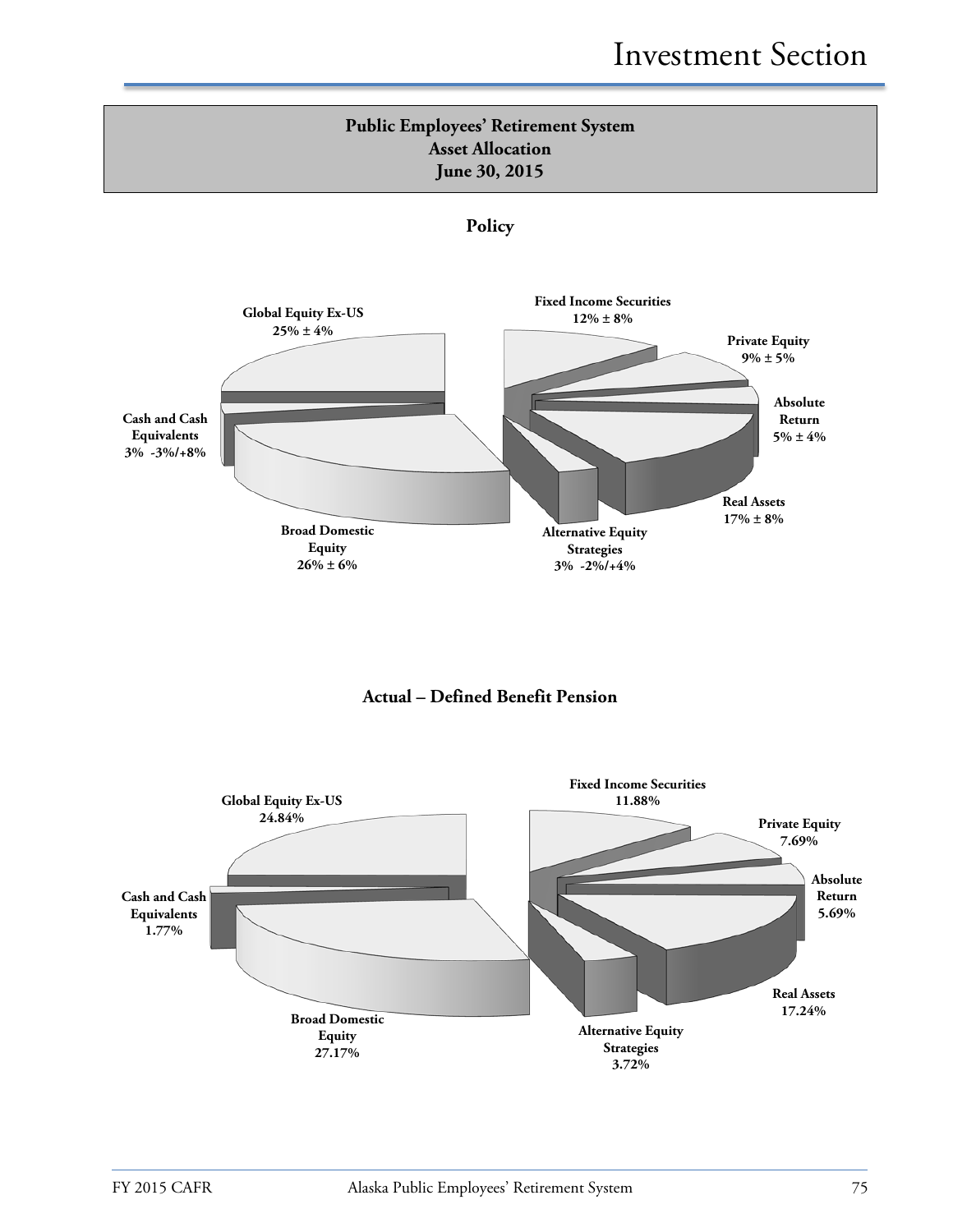![](_page_7_Figure_1.jpeg)

**Actual – Defined Benefit Alaska Retiree Healthcare Trust**

![](_page_7_Figure_3.jpeg)

**Actual – Defined Contribution Participant Directed**

![](_page_7_Figure_5.jpeg)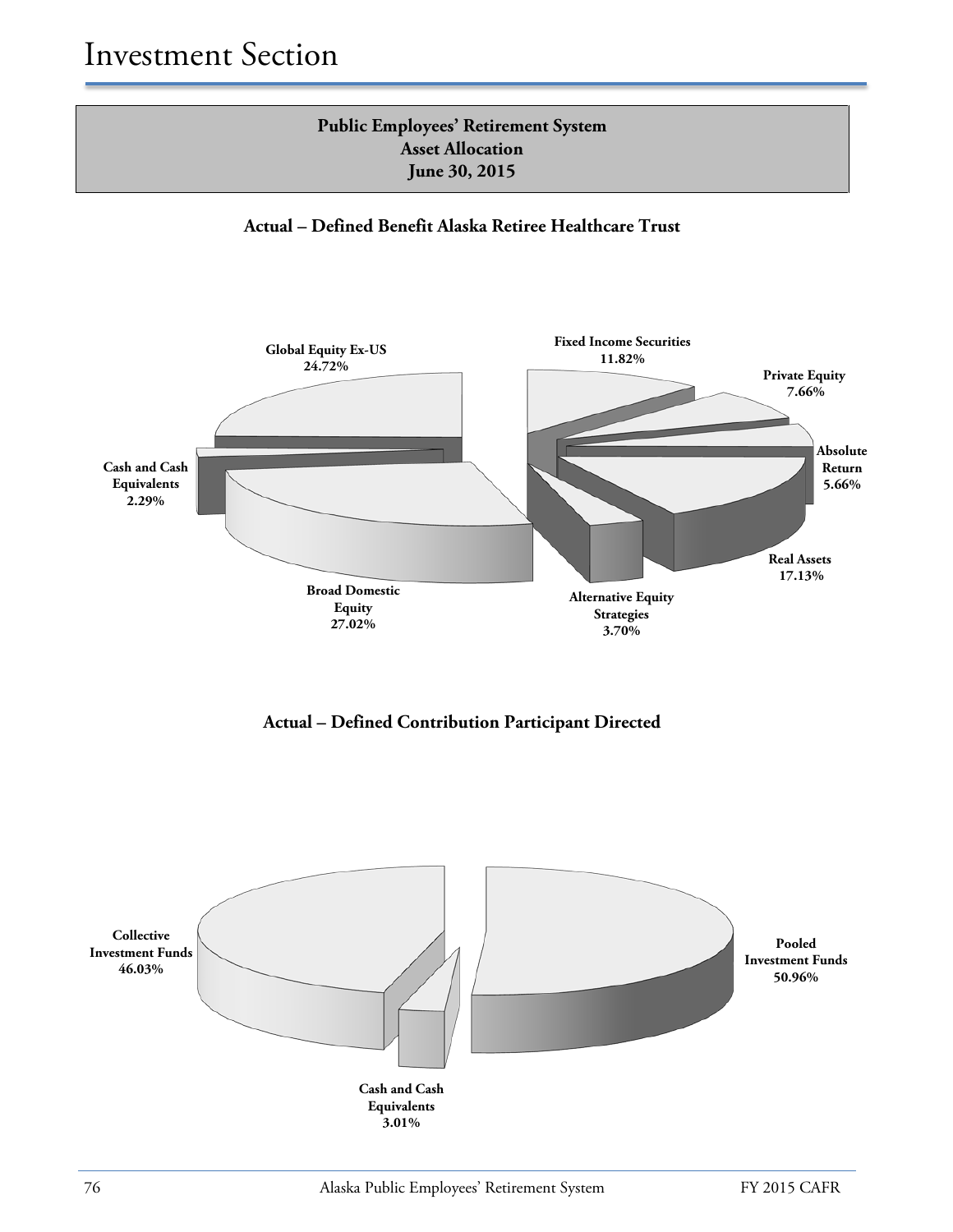# **Public Employees' Retirement System Asset Allocation June 30, 2015**

### **Actual — Health Reimbursement Arrangement**

![](_page_8_Figure_3.jpeg)

**Actual — Occupational Death & Disability**

![](_page_8_Figure_5.jpeg)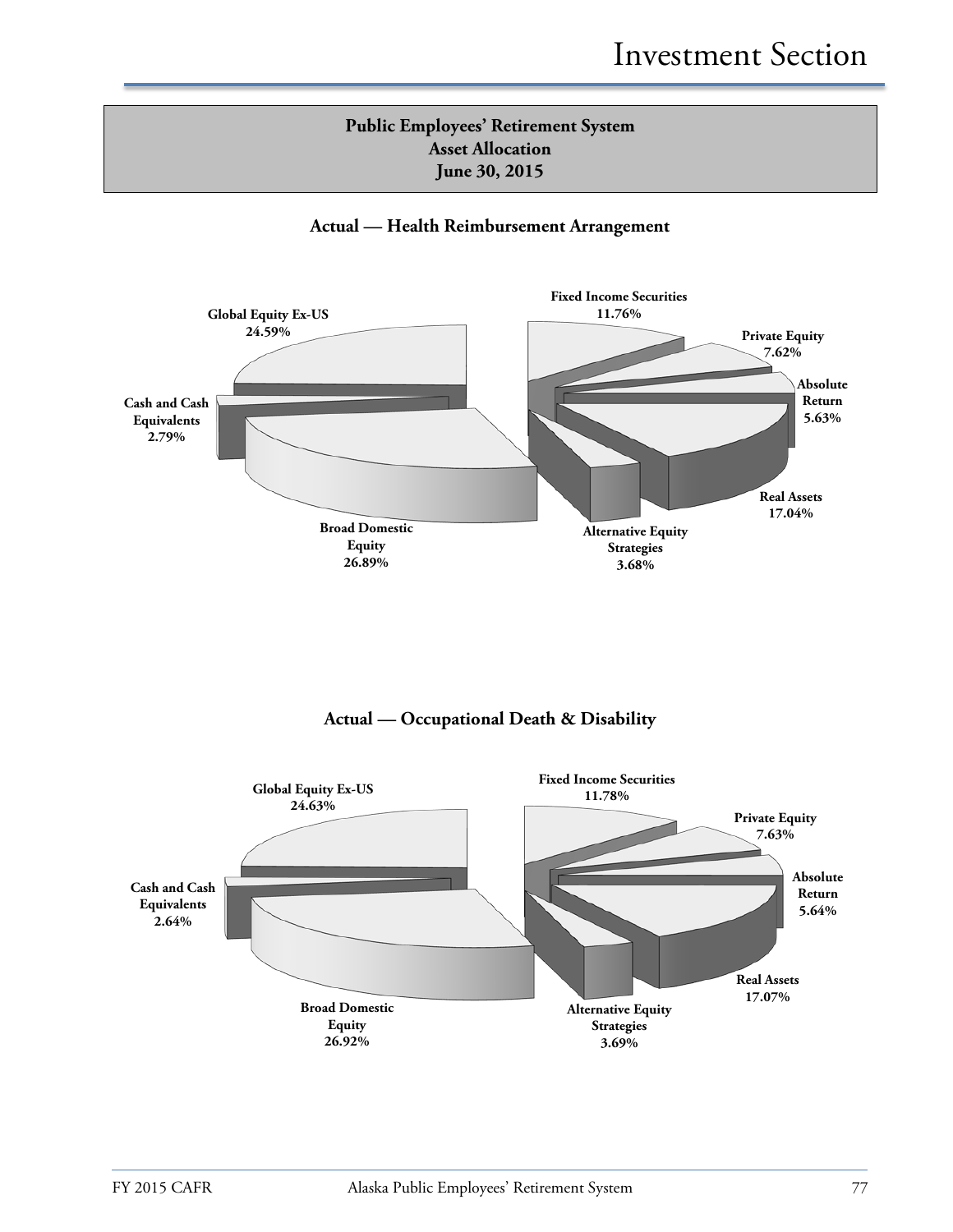# **Public Employees' Retirement System Asset Allocation June 30, 2015**

**Actual — Retiree Medical Plan**

![](_page_9_Figure_3.jpeg)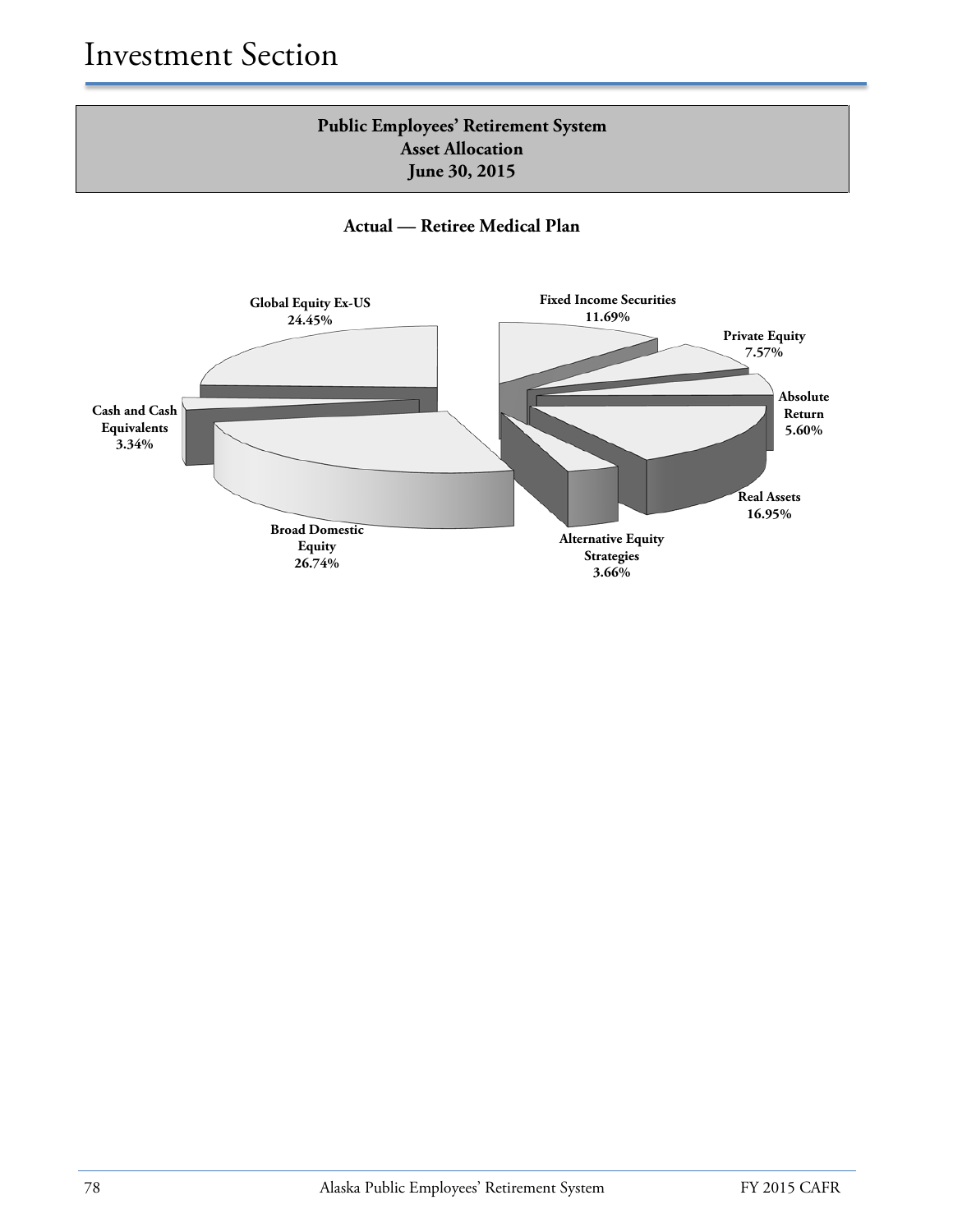# **Alaska Retirement Management Board Top Ten Holdings by Asset Type June 30, 2015**

Invested assets under the fiduciary responsibility of the Alaska Retirement Management Board (ARMB) have been commingled in various investment pools to minimize costs and maximize returns. Treasury Division has created twenty-six different mutual fund-like pools to accomplish the investment asset allocation policies of the ARMB. Using investment pools increases investment efficiency in three ways. First, combining individual funds' cash inflows and outflows to offset each other reduces the amount of cash on hand needed to support daily operations. Second, pooling investments significantly reduces accounting, budgeting, and administrative costs. Finally, the ARMB can achieve economies of scale by making available investment options that could not otherwise be practically provided for smaller retirement funds. Below are the ten largest fixed income and equity holdings.

### **Fixed Income**

| Rank           | <b>Largest Fixed Income Holdings</b> | <b>Market Value</b> | Par Value     |
|----------------|--------------------------------------|---------------------|---------------|
| 1              | US Treasury 1.750% 9/30/2019         | \$122,489,881       | \$121,033,725 |
| 2              | US Treasury 1.375% 2/29/2020         | 100,098,022         | 100,973,666   |
| 3              | US Treasury 0.875% 5/15/2018         | 98,762,486          | 98,654,558    |
| 4              | US Treasury 2.125% 5/15/2025         | 59,302,629          | 60,397,331    |
| 5              | US Treasury 0.750% 4/15/2018         | 47, 495, 255        | 47,745,153    |
| 6              | US Treasury 1.500% 2/28/2019         | 46,591,585          | 46, 201, 735  |
| $\overline{7}$ | US Treasury 1.250% 10/31/2018        | 39,614,692          | 39,478,964    |
| 8              | US Treasury 1.500% 8/31/2018         | 37, 339, 178        | 36,858,288    |
| 9              | US Treasury 1.250% 1/31/2020         | 22,250,079          | 22,553,148    |
| 10             | US Treasury 1.625% 4/30/2019         | 20,749,394          | 20,520,143    |

### **Equities**

| Rank | <b>Largest Equity Holdings</b> | <b>Market Value</b> |
|------|--------------------------------|---------------------|
| 1    | Apple Inc.                     | \$121,467,596       |
| 2    | Microsoft Corp.                | 69,740,309          |
| 3    | Exxon Mobil Corp.              | 58,298,599          |
| 4    | Wells Fargo & Co.              | 55,543,208          |
| 5    | Pfizer Inc.                    | 50,596,008          |
| 6    | JPMorgan Chase & Co.           | 50,064,945          |
| 7    | Johnson & Johnson              | 47,836,235          |
| 8    | Citigroup Inc.                 | 41,269,218          |
| 9    | General Electric Co.           | 41,219,805          |
| 10   | Procter & Gamble Co./The       | 39,459,716          |

Additional investment information may be obtained from the Department of Revenue, Treasury Division, P.O. Box 110405, Juneau, Alaska 99811-0405.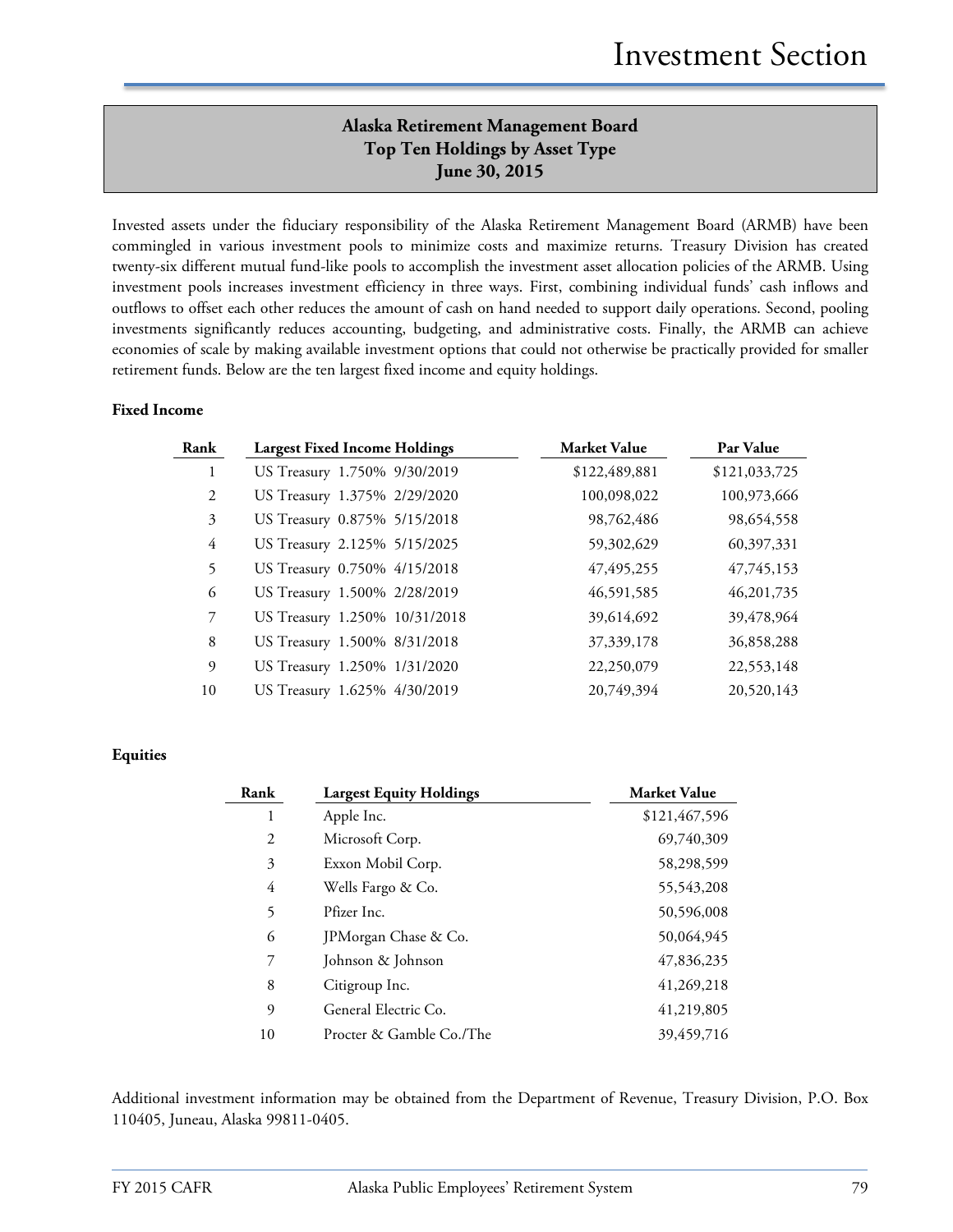## **Public Employees' Retirement System Schedule of Investment Management Fees Year Ended June 30, 2015**

|                     |                                                                    | <b>Total Fair Value</b>        | Fees                     |
|---------------------|--------------------------------------------------------------------|--------------------------------|--------------------------|
| <b>Fixed Income</b> |                                                                    |                                |                          |
|                     | <b>Municipal Bond Pool</b>                                         |                                |                          |
|                     | Guggenheim Partners<br>Western Asset Management                    | \$<br>73,787,990<br>76,625,219 | 176,016<br>\$<br>191,233 |
|                     | Total Municipal Bond Pool                                          | 150,413,209                    | 367,249                  |
|                     | <b>High Yield Pool</b>                                             |                                |                          |
|                     | Mackay Shields, LLC                                                | 412,089,270                    | 1,889,261                |
|                     | <b>Tactical Fixed Income</b>                                       |                                |                          |
|                     | Pyramis Global Advisors                                            | 80,800,149                     | 216,575                  |
|                     | <b>International Fixed Income</b>                                  |                                |                          |
|                     | Mondrian Investment Partners<br><b>Broad Domestic Equity Pools</b> | 254,362,926                    | 1,028,317                |
|                     | Allianz Global Investors                                           | 243,040,323                    | 682,407                  |
| $\ast$              | Barrow, Hanley, Mewhinney & Strauss, INC (LC)                      | 237,724,906                    | 853,651                  |
| $\ast$              | Barrow, Hanley, Mewhinney & Strauss, INC (SC)                      | 74,433,811                     | 416,381                  |
| $\ast$              | DePrince, Race & Zollo Inc.-Micro Cap                              | 58,110,448                     | 679,888                  |
| $\ast$              | Frontier Capital Management                                        | 71,807,734                     | 625,616                  |
| $\ast$              | Jennison Associates LLC<br>Lazard Asset Management                 | 74,775,663<br>259,267,683      | 628,245<br>704,790       |
| $\ast$              | Lord Abbett & Co. (Micro)                                          | 79,185,206                     | 757,920                  |
| $\ast$              | Lord Abbett & Co. (SC)                                             | 76,685,363                     | 549,439                  |
| $^{\ast}$           | Luther King Cap. Management                                        | 72,421,749                     | 412,492                  |
|                     | McKinley Capital                                                   | 244,357,265                    | 864,427                  |
| $\ast$              | Quantitative Management Associates                                 | 227,748,735                    | 736,135                  |
|                     | SSgA Future Small Cap                                              | 7,970,910                      | 8,002                    |
|                     | SSgA Futures Large Cap<br>SSgA Russell 1000 Growth                 | 9,422,434<br>778,099,874       | 9,828<br>99,194          |
| $\ast$              | SSgA Russell 1000 Value                                            | 948,523,555                    | 99,847                   |
|                     | SSgA Russell 200                                                   | 517,952,991                    | 51,453                   |
|                     | SSgA Russell 2000 Growth                                           | 13,156,606                     | 6,427                    |
|                     | SSgA Russell 2000 Value                                            | 43,221,047                     | 22,377                   |
| $\ast$              | SSgA Volatility - Russell 1000                                     | 65,856,764                     | 28,645                   |
|                     | SSgA Volatility - Russell 2000                                     | 65,403,073<br>77,257,126       | 28,102<br>618,293        |
| $\ast$              | Sycamore Capital Management<br>Zebra Capital Management            | 49,725,565                     | 5,831                    |
|                     | <b>Total Domestic Equities</b>                                     | 4,296,148,831                  | 8,889,390                |
|                     | Global Equity Ex-U.S.                                              |                                |                          |
|                     | Allianz Global Investors                                           | 169,860,415                    | 707,224                  |
| $\ast$              | Arrow Street Capital                                               | 140,226,340                    | 473,456                  |
|                     | Baillie Gifford Overseas Limited                                   | 183, 181, 916                  | 737,345                  |
|                     | Blackrock ACWI Ex-US IMI<br><b>Brandes Investment Partners</b>     | 360,274,172<br>726,434,162     | 233,588<br>2,793,928     |
| $\ast$              | Capital Guardian Trust Co.                                         | 537,565,335                    | 1,996,092                |
| $\ast$              | <b>Lazard Freres</b>                                               | 269,306,805                    | 419,452                  |
|                     | McKinley Capital Mgmt.                                             | 346,935,511                    | 1,587,642                |
|                     | Mondrian Investment Partners                                       | 103,854,459                    | 781,598                  |
| $\ast$              | Schroder Investment Management                                     | 111,419,900                    | 880,139                  |
|                     | SSgA<br><b>Total International Equities</b>                        | 558,324,134                    | 299,905                  |
|                     | <b>Alternative Equity Strategies</b>                               | 3,507,383,149                  | 10,910,369               |
|                     | <b>Alternative Equity Pool</b>                                     |                                |                          |
|                     | Analytic SSgA Account                                              | 189,712,126                    | 255,398                  |
|                     | Quantitative Management Associates MPS                             | 131,263,331                    | 109,268                  |
|                     | Relational Investors, LLC                                          | 45,207,278                     | 915,095                  |
|                     | Total Alternative Equity                                           | 366,182,735                    | 1,279,761                |
|                     | <b>Convertible Bond Pool</b>                                       |                                |                          |
|                     | Advent Capital<br><b>Private Equity Pool</b>                       | 131,194,257                    | 779,946                  |
| $*$                 | Abbott Capital Management                                          | 514,907,624                    | 1,399,418                |
| $**$                | Angelo Gordon & Co.                                                | 3,972,071                      | 80,867                   |
| $**$                | BlumCapital Partners-Strategic                                     | 1,955,670                      | 124,132                  |
| $**$                | <b>Glendon Opportunities</b>                                       | 13,212,819                     | 78,964                   |
| $**$                | Lexington Partners                                                 | 31,738,949                     | 274,001                  |
| $**$<br>$***$       | Merit Capital Partners                                             | 9,446,963                      | 189,474                  |
| **                  | Neuberger Berman Secondary Opportunities<br>New Mountain Partners  | 11,303,318<br>3,601,187        | 413,506<br>414,936       |
| $**$                | NGP XI                                                             | 1,481,826                      | 214,397                  |
| $**$                | Onex Partners                                                      | 16,208,107                     | 98,416                   |
| $\ast$              | Pathway Capital Management                                         | 553,202,873                    | 1,716,849                |
| $**$                | Warburg Pincus                                                     | 29,743,443                     | 337,087                  |
|                     | <b>Total Private Equities</b>                                      | 1,190,774,850                  | 5,342,047                |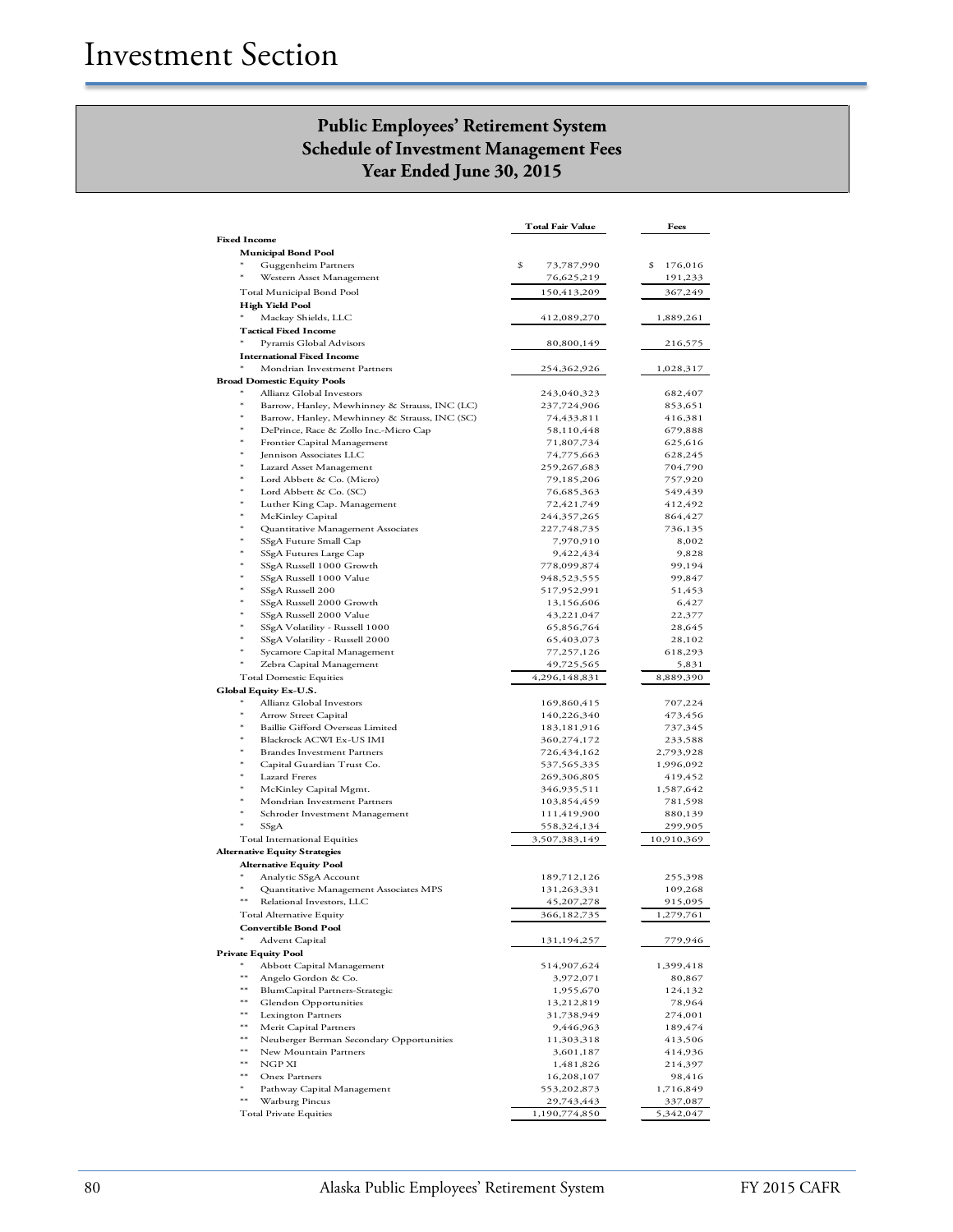## **Public Employees' Retirement System Schedule of Investment Management Fees (cont.) Year Ended June 30, 2015**

|                    |                                              | Total Fair Value           | Fees               |
|--------------------|----------------------------------------------|----------------------------|--------------------|
|                    | <b>Absolute Return Pool</b>                  |                            |                    |
| **                 | Allianz Global Investors                     | \$140,267,387              | \$<br>3,021,408    |
| $**$               | Crestline Investors Inc.                     | 141,386,457                | 1,001,158          |
| $**$               | Global Asset Management                      | 250,493,615                | 1,666,380          |
| $**$               | Prisma Capital Partners                      | 297,397,438                | 1,911,000          |
|                    | Total Absolute Return                        | 829,544,897                | 7,599,946          |
| <b>Real Assets</b> |                                              |                            |                    |
|                    | <b>Real Estate Pool</b>                      |                            |                    |
| **                 | Almanac Realty Securities IV                 | 1,541,037                  | 72,447             |
| **                 | Almanac Realty Securities V                  | 11,529,172                 | 158,560            |
| **                 | <b>BlackRock Diamond</b>                     | 12, 121, 122<br>12,769,181 | 179,208            |
| **                 | Colony Investors VIII, L.P.<br>Cornerstone   |                            | 383,567<br>233,191 |
| **                 | Cornerstone Apartment Venture III            | 157,046                    | 25,487             |
| $**$               | Coventry                                     | 8,889,613                  | 221,989            |
| **                 | <b>ING Clarion Development Venture III</b>   | 9,064,387                  | 164,827            |
| **                 | ING Clarion Development Venture 4            | 7,572,088                  | 3,946              |
| **                 | <b>JPM</b> Strategic                         | 136,938,511                | 1,129,020          |
| $**$               | KKR                                          | 25,872,000                 | 226,217            |
| **                 | LaSalle Separate                             | 103,196,431                | 563,754            |
| **                 | LaSalle Medical Office Fund II               | 2,078,156                  | 53,132             |
| **                 | Lowe Hospitality                             | 1,223,812                  | 13,990             |
| **                 | Sentinel Separate                            | 139,742,356                | 677,100            |
| **                 | Silverpeak Real Estate Partners II           | 29,757,809                 | 219,283            |
| **                 | Silverpeak Real Estate Partners III          | 4,756,011                  | 113,823            |
| **                 | Tishman Speyer Fund VI                       | 24,970,908                 | 259,910            |
| **                 | Tishman Speyer Fund VII                      | 5,131,268                  | 106,346            |
| **                 | <b>UBS</b> Consolidated                      | 60,600,950                 | 624,579            |
| **                 | <b>UBS</b> Separate                          | 275,652,892                | 1,303,032          |
|                    | <b>Total Real Estate</b>                     | 873,564,750                | 6,733,408          |
|                    | <b>Infrastructure Public Pool</b>            |                            |                    |
| $\ast$             | Brookfield Investment Management             | 83,500,944                 | 510,978            |
|                    | Lazard Asset Management                      | 83,406,067                 | 491,768            |
|                    | Total Infrastructure Public Pool             | 166,907,011                | 1,002,746          |
|                    | <b>Master Limited Partnerships Pool</b>      |                            |                    |
| $^*$               | Advisory Research Inc                        | 169,851,431                | 824,779            |
|                    | <b>Tortoise MLP</b>                          | 179,648,148                | 1,128,797          |
|                    | Total Master Limited Partnerships Pool       | 349,499,579                | 1,953,576          |
| $**$               | <b>Energy Pool</b>                           |                            |                    |
| **                 | EIG Energy Fund XV                           | 24,507,584                 | 309,919            |
| **                 | EIG Energy Fund XD                           | 4,611,428                  | 52,666<br>450,252  |
| **                 | EIG Energy Fund XIV-A<br>EIG Energy Fund XVI | 29,307,122<br>9,280,819    | 444,732            |
|                    | <b>Total Energy Pool</b>                     | 67,706,953                 | 1,257,569          |
|                    | <b>Farmland Pool</b>                         |                            |                    |
| $**$               | Hancock Agriculture Investment Group         | 161,133,683                | 1,272,662          |
| **                 | <b>UBS</b> Agrivest                          | 350,935,761                | 2,695,954          |
|                    | Total Farmland                               | 512,069,444                | 3,968,616          |
|                    | <b>Timber Pool</b>                           |                            |                    |
| **                 | Hancock Natural Resource Group               | 67,559,986                 | 470,174            |
| **                 | <b>Timberland Investment Resources</b>       | 187,698,647                | 1,433,325          |
|                    | <b>Total Timber Pool</b>                     | 255,258,633                | 1,903,499          |
|                    | Custodian                                    |                            |                    |
|                    | <b>State Street Bank</b>                     |                            | 750,067            |
|                    | <b>Investment Advisory</b>                   |                            |                    |
| ∗                  | Callan Associates                            |                            | 156,762            |
| ж                  | <b>Investment Advisory Council</b>           |                            | 57,830             |
| *                  | Townsend Group                               |                            | 70,363             |
|                    | Total Investment Advisory                    |                            | 284,955            |
|                    | <b>Investment Performance</b>                |                            |                    |
|                    | Callan Associates                            |                            | 189,564            |
|                    | <b>Total External Management Fees</b>        |                            | \$<br>56,346,861   |

\*These fees are paid through the Alaska Statewide Accounting System (AKSAS)

\*\*These fees are deducted from earnings by the fund manager and are not directly recorded in AKSAS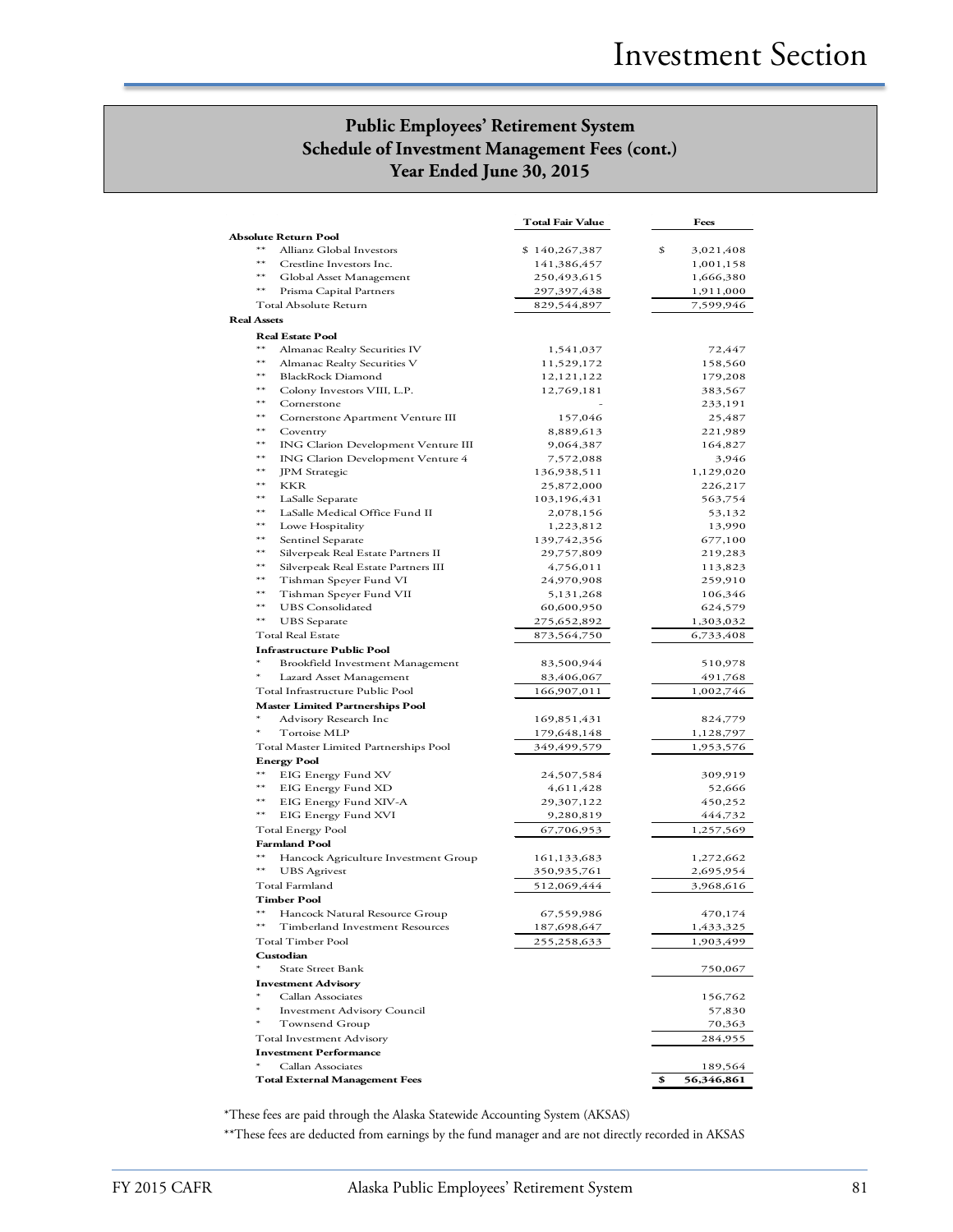|                                              |         | <b>Asset Allocation</b> |                          | % of Total |
|----------------------------------------------|---------|-------------------------|--------------------------|------------|
| <b>Investments (at Fair Value)</b>           | Policy  | Range                   | <b>Fair Market Value</b> | Assets     |
| <b>Cash and Cash Equivalents</b>             |         |                         |                          |            |
| Short-term Fixed Income Pool                 | 3.00%   | $-3\%/+8\%$             | \$<br>152,381,388        |            |
| Total Cash and Cash Equivalents              |         |                         | 152,381,388              | 1.77%      |
| <b>Fixed Income Securities</b>               |         |                         |                          |            |
| U.S. Treasury Fixed Income Pool              |         |                         | 474,205,244              |            |
| Taxable Municipal Bond Pool                  |         |                         | 81,663,166               |            |
| Tactical Fixed Income                        |         |                         | 43,868,460               |            |
| High Yield Pool                              |         |                         | 223,733,776              |            |
| International Fixed Income Pool              |         |                         | 138,100,118              |            |
| Emerging Debt Pool                           |         |                         | 58,535,933               |            |
| Total Fixed Income Securities                | 12.00%  | $± 8\%$                 | 1,020,106,697            | 11.88%     |
| <b>Broad Domestic Equity</b>                 |         |                         |                          |            |
| Large Cap Pool                               |         |                         | 1,917,609,903            |            |
| Small Cap Pool                               |         |                         | 414,887,998              |            |
| Total Broad Domestic Equity                  | 26.00%  | ± 6%                    | 2,332,497,901            | 27.17%     |
| Global Equity Ex-U.S.                        |         |                         |                          |            |
| <b>International Equity Pool</b>             |         |                         | 1,787,369,819            |            |
| International Equity Small Cap Pool          |         |                         | 116,877,942              |            |
| Frontier Markets Pool                        |         |                         | 1,957,899                |            |
| <b>Emerging Markets Equity Pool</b>          |         |                         | 226,889,145              |            |
| Total Global Equity Ex-U.S.                  | 25.00%  | ±4%                     | 2,133,094,805            | 24.84%     |
| <b>Alternative Equity Strategies</b>         |         |                         |                          |            |
| Alternative Equity Strategies                |         |                         | 248,197,576              |            |
| Convertible Bond Pool                        |         |                         | 71,228,709               |            |
| Total Alternative Equities                   | 3.00%   | $-2\%/+4\%$             | 319,426,285              | 3.72%      |
|                                              |         |                         |                          |            |
| <b>Private Equity</b>                        |         |                         |                          |            |
| Private Equity Pool                          |         |                         | 660,679,665              |            |
| Total Private Equity                         | 9.00%   | $± 5\%$                 | 660,679,665              | 7.69%      |
| <b>Absolute Return</b>                       |         |                         |                          |            |
| Absolute Return Pool                         |         |                         | 488,351,815              |            |
| Total Absolute Return                        | 5.00%   | ±4%                     | 488,351,815              | 5.69%      |
| <b>Real Assets</b>                           |         |                         |                          |            |
| Real Estate Pool                             |         |                         | 476,473,855              |            |
| Real Estate Investment Trust Pool            |         |                         | 117,787,050              |            |
| Infrastructure Private Pool                  |         |                         | 103,834,155              |            |
| Infrastructure Public Pool                   |         |                         | 90,618,072               |            |
| Master Limited Partnership Pool              |         |                         | 189,752,233              |            |
| Energy Pool                                  |         |                         | 36,759,831               |            |
| Farmland Pool                                |         |                         | 278,015,559              |            |
| Timber Pool                                  |         |                         | 138,586,419              |            |
| Treasury Inflation Protected Securities Pool |         |                         | 48,123,779               |            |
| <b>Total Real Assets</b>                     | 17.00%  | $± 8\%$                 | 1,479,950,953            | 17.24%     |
| <b>Total Invested Assets</b>                 | 100.00% |                         | 8,586,489,509<br>\$      | 100.00%    |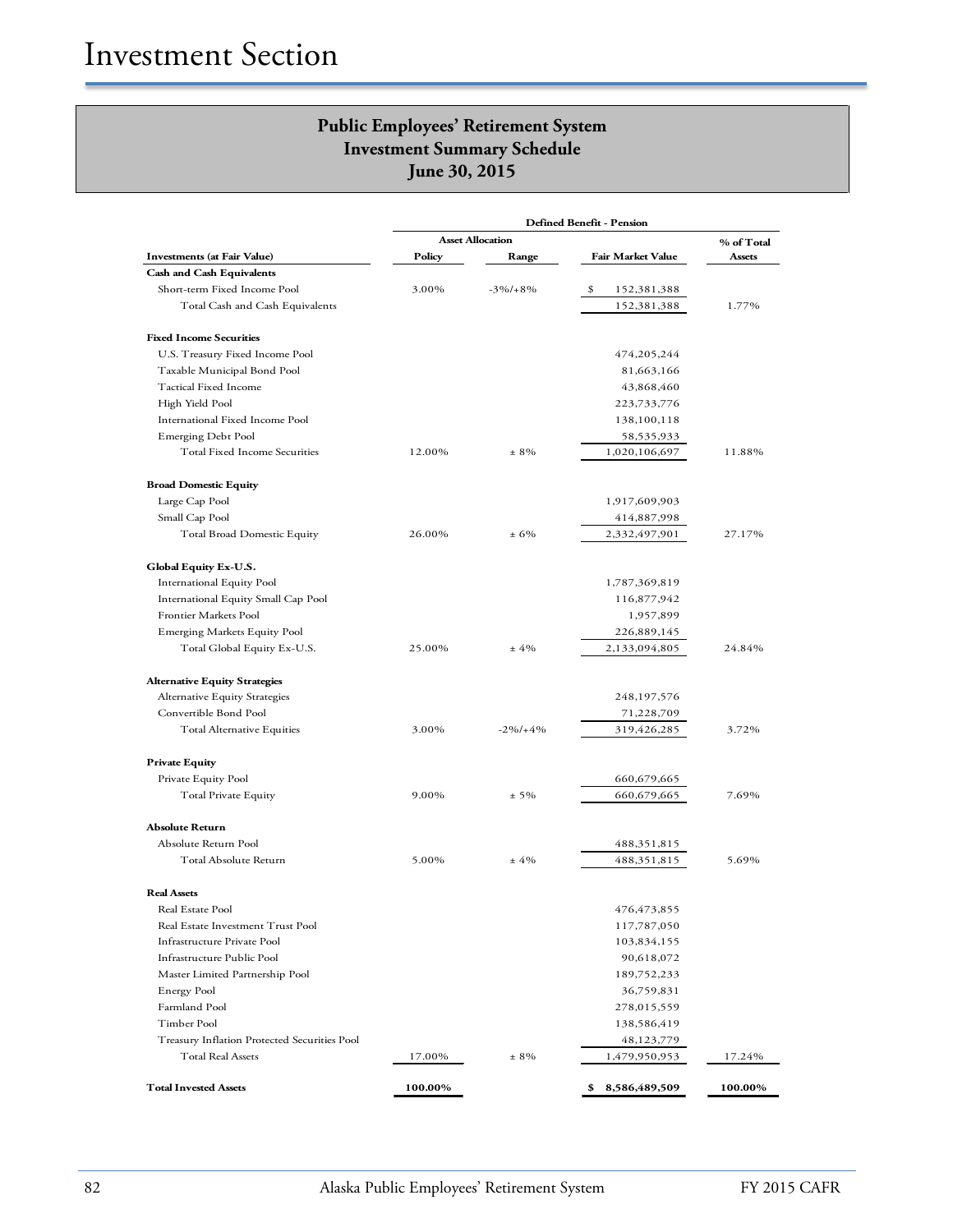|                                                                         |         | Defined Benefit - Alaska Retiree Health Care Trust |                             |            |
|-------------------------------------------------------------------------|---------|----------------------------------------------------|-----------------------------|------------|
|                                                                         |         | <b>Asset Allocation</b>                            |                             | % of Total |
| <b>Investments (at Fair Value)</b>                                      | Policy  | Range                                              | <b>Fair Market Value</b>    | Assets     |
| <b>Cash and Cash Equivalents</b>                                        |         |                                                    |                             |            |
| Short-term Fixed Income Pool                                            | 3.00%   | $-3\%/+8\%$                                        | \$<br>160,558,779           |            |
| Total Cash and Cash Equivalents                                         |         |                                                    | 160,558,779                 | 2.29%      |
| <b>Fixed Income Securities</b>                                          |         |                                                    |                             |            |
| U.S. Treasury Fixed Income Pool                                         |         |                                                    | 385, 311, 335               |            |
| Taxable Municipal Bond Pool                                             |         |                                                    | 66,354,695                  |            |
| <b>Tactical Fixed Income</b>                                            |         |                                                    | 35,644,936                  |            |
| High Yield Pool                                                         |         |                                                    | 181,792,925                 |            |
| International Fixed Income Pool                                         |         |                                                    | 112,212,049                 |            |
| Emerging Debt Pool                                                      |         |                                                    | 47,562,864                  |            |
| Total Fixed Income Securities                                           | 12.00%  | $\pm$ 8%                                           | 828,878,804                 | 11.82%     |
| <b>Broad Domestic Equity</b>                                            |         |                                                    |                             |            |
| Large Cap Pool                                                          |         |                                                    | 1,558,137,194               |            |
| Small Cap Pool                                                          |         |                                                    | 337,113,621                 |            |
| Total Broad Domestic Equity                                             | 26.00%  | ± 6%                                               | 1,895,250,815               | 27.02%     |
|                                                                         |         |                                                    |                             |            |
| Global Equity Ex-U.S.                                                   |         |                                                    |                             |            |
| <b>International Equity Pool</b><br>International Equity Small Cap Pool |         |                                                    | 1,452,311,750<br>94,968,150 |            |
| Frontier Markets Pool                                                   |         |                                                    | 1,590,871                   |            |
| <b>Emerging Markets Equity Pool</b>                                     |         |                                                    | 184,356,792                 |            |
| Total Global Equity Ex-U.S.                                             | 25.00%  | ±4%                                                | 1,733,227,563               | 24.72%     |
|                                                                         |         |                                                    |                             |            |
| <b>Alternative Equity Strategies</b>                                    |         |                                                    |                             |            |
| Alternative Equity Strategies<br>Convertible Bond Pool                  |         |                                                    | 201,670,773                 |            |
|                                                                         |         |                                                    | 57,876,264                  |            |
| Total Alternative Equities                                              | 3.00%   | $-2\%/+4\%$                                        | 259,547,037                 | 3.70%      |
| <b>Private Equity</b>                                                   |         |                                                    |                             |            |
| Private Equity Pool                                                     |         |                                                    | 536,829,495                 |            |
| Total Private Equity                                                    | 9.00%   | $± 5\%$                                            | 536,829,495                 | 7.66%      |
| <b>Absolute Return</b>                                                  |         |                                                    |                             |            |
| Absolute Return Pool                                                    |         |                                                    | 396,806,009                 |            |
| Total Absolute Return                                                   | 5.00%   | ±4%                                                | 396,806,009                 | 5.66%      |
| <b>Real Assets</b>                                                      |         |                                                    |                             |            |
| Real Estate Pool                                                        |         |                                                    | 385,733,074                 |            |
| Real Estate Investment Trust Pool                                       |         |                                                    | 95,706,842                  |            |
| Infrastructure Private Pool                                             |         |                                                    | 84,369,539                  |            |
| Infrastructure Public Pool                                              |         |                                                    | 73,630,926                  |            |
| Master Limited Partnership Pool                                         |         |                                                    | 154, 181, 523               |            |
| Energy Pool                                                             |         |                                                    | 29,868,882                  |            |
| Farmland Pool                                                           |         |                                                    | 225,899,119                 |            |
| Timber Pool                                                             |         |                                                    | 112,607,188                 |            |
| Treasury Inflation Protected Securities Pool                            |         |                                                    | 39,102,559                  |            |
| <b>Total Real Assets</b>                                                | 17.00%  | $± 8\%$                                            | 1,201,099,652               | 17.13%     |
| <b>Total Invested Assets</b>                                            | 100.00% |                                                    | \$<br>7,012,198,154         | 100.00%    |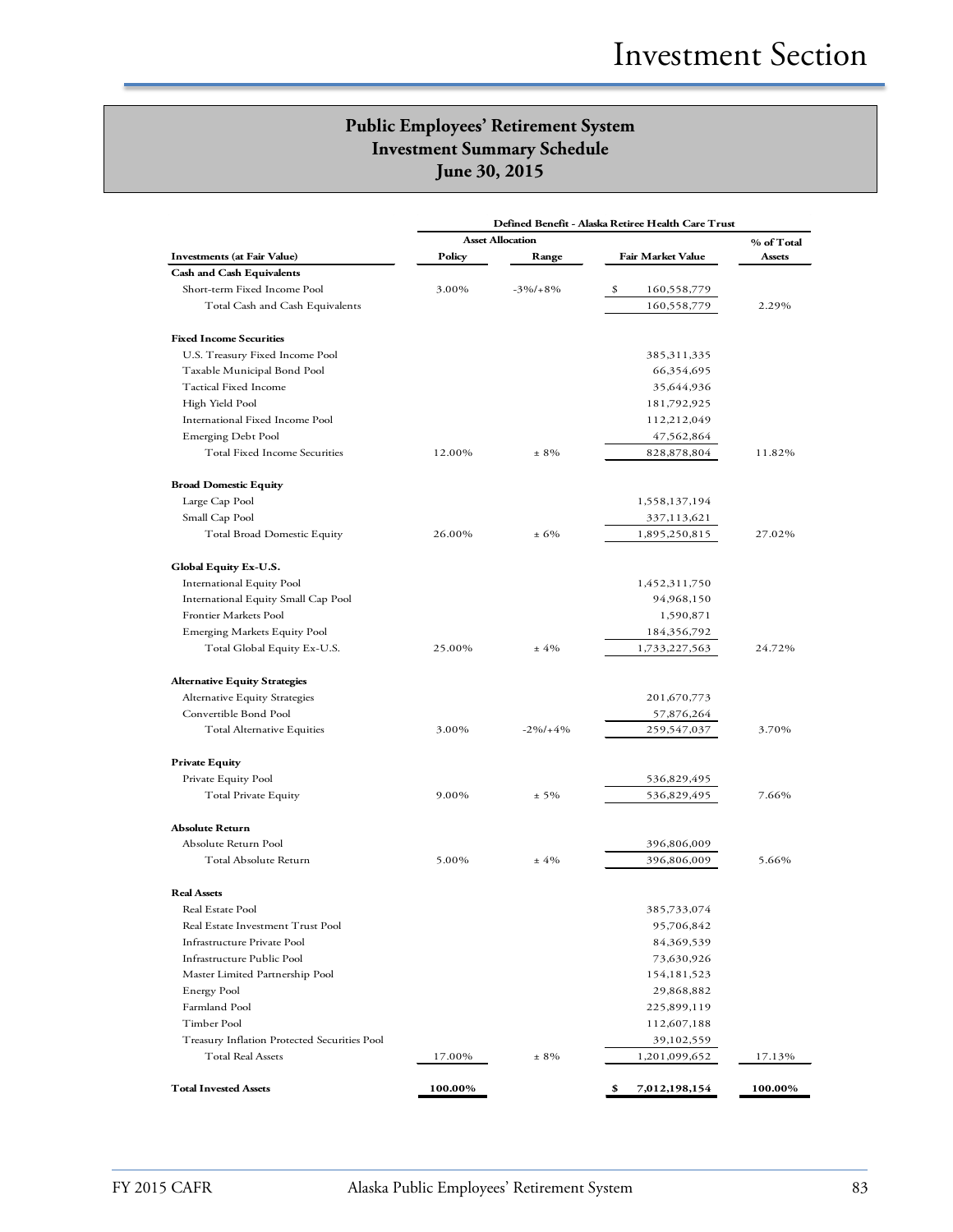|                                               | <b>Defined Contribution - Participant Directed</b> |       |    |                          |         |  |  |
|-----------------------------------------------|----------------------------------------------------|-------|----|--------------------------|---------|--|--|
|                                               | <b>Asset Allocation</b>                            |       |    | % of Total               |         |  |  |
| Investments (at Fair Value)                   | Policy                                             | Range |    | <b>Fair Market Value</b> | Assets  |  |  |
| <b>Cash and Cash Equivalents</b>              |                                                    |       |    |                          |         |  |  |
| Short-term Fixed Income Pool                  | 100.00%                                            | 0%    | \$ | 18,083,070               |         |  |  |
| Total Cash and Cash Equivalents               |                                                    |       |    | 18,083,070               | 3.01%   |  |  |
| Pooled Investment Funds (1)                   |                                                    |       |    |                          |         |  |  |
| T. Rowe Price                                 |                                                    |       |    |                          |         |  |  |
| Target 2010 Trust                             |                                                    |       |    | 1,862,149                |         |  |  |
| Target 2015 Trust                             |                                                    |       |    | 8,327,057                |         |  |  |
| Target 2020 Trust                             |                                                    |       |    | 17,577,899               |         |  |  |
| Target 2025 Trust                             |                                                    |       |    | 25,215,065               |         |  |  |
| Target 2030 Trust                             |                                                    |       |    | 26,396,139               |         |  |  |
| Target 2035 Trust                             |                                                    |       |    | 30,279,374               |         |  |  |
| Target 2040 Trust                             |                                                    |       |    | 36,779,493               |         |  |  |
| Target 2045 Trust                             |                                                    |       |    | 45, 422, 526             |         |  |  |
| Target 2050 Trust                             |                                                    |       |    | 53,074,196               |         |  |  |
| Target 2055 Trust                             |                                                    |       |    | 30,181,835               |         |  |  |
| Alaska Balanced Fund                          |                                                    |       |    | 4,091,491                |         |  |  |
| Long-Term Balanced Fund                       |                                                    |       |    | 21,981,048               |         |  |  |
| Alaska Money Market                           |                                                    |       |    | 4,766,551                |         |  |  |
| Total Pooled Investment Funds                 |                                                    |       |    | 305,954,823              | 50.96%  |  |  |
| <b>Collective Investment Funds (1)</b>        |                                                    |       |    |                          |         |  |  |
| <b>State Street Global Advisors</b>           |                                                    |       |    |                          |         |  |  |
| Money Market Fund                             |                                                    |       |    | 1,505,571                |         |  |  |
| S&P Stock Index Fund                          |                                                    |       |    | 36,708,397               |         |  |  |
| Russell 3000 Index                            |                                                    |       |    | 36,227,061               |         |  |  |
| Real Estate Investment Trust Index            |                                                    |       |    | 9,277,992                |         |  |  |
| World Equity Ex-U.S. Index                    |                                                    |       |    | 29,686,386               |         |  |  |
| Long U.S. Treasury Bond Index                 |                                                    |       |    | 650,551                  |         |  |  |
| Treasury Inflation Protected Securities Index |                                                    |       |    | 4,091,598                |         |  |  |
| World Government Bond Ex-U.S. Index           |                                                    |       |    | 7,874,406                |         |  |  |
| Global Balanced Fund                          |                                                    |       |    | 22,188,774               |         |  |  |
| <b>Barclays</b>                               |                                                    |       |    |                          |         |  |  |
| Daily Government/Corporate Bond Fund          |                                                    |       |    | 36,844,901               |         |  |  |
| Intermediate Bond Fund                        |                                                    |       |    | 508,387                  |         |  |  |
| <b>Brandes Institutional</b>                  |                                                    |       |    |                          |         |  |  |
| Alaska International Equity Fund              |                                                    |       |    | 36,016,071               |         |  |  |
| <b>RCM</b>                                    |                                                    |       |    |                          |         |  |  |
| Socially Responsible Fund                     |                                                    |       |    | 2,833,436                |         |  |  |
| T. Rowe Price                                 |                                                    |       |    |                          |         |  |  |
| Small-Cap Fund                                |                                                    |       |    | 52,000,312               |         |  |  |
| Total Collective Investment Funds             |                                                    |       |    | 276,413,843              | 46.03%  |  |  |
| <b>Total Invested Assets</b>                  |                                                    |       |    | \$600,451,736            | 100.00% |  |  |

(1) Pooled Investment Funds and Collective Investment Funds are participant directed and therefore are not subject to an asset allocation.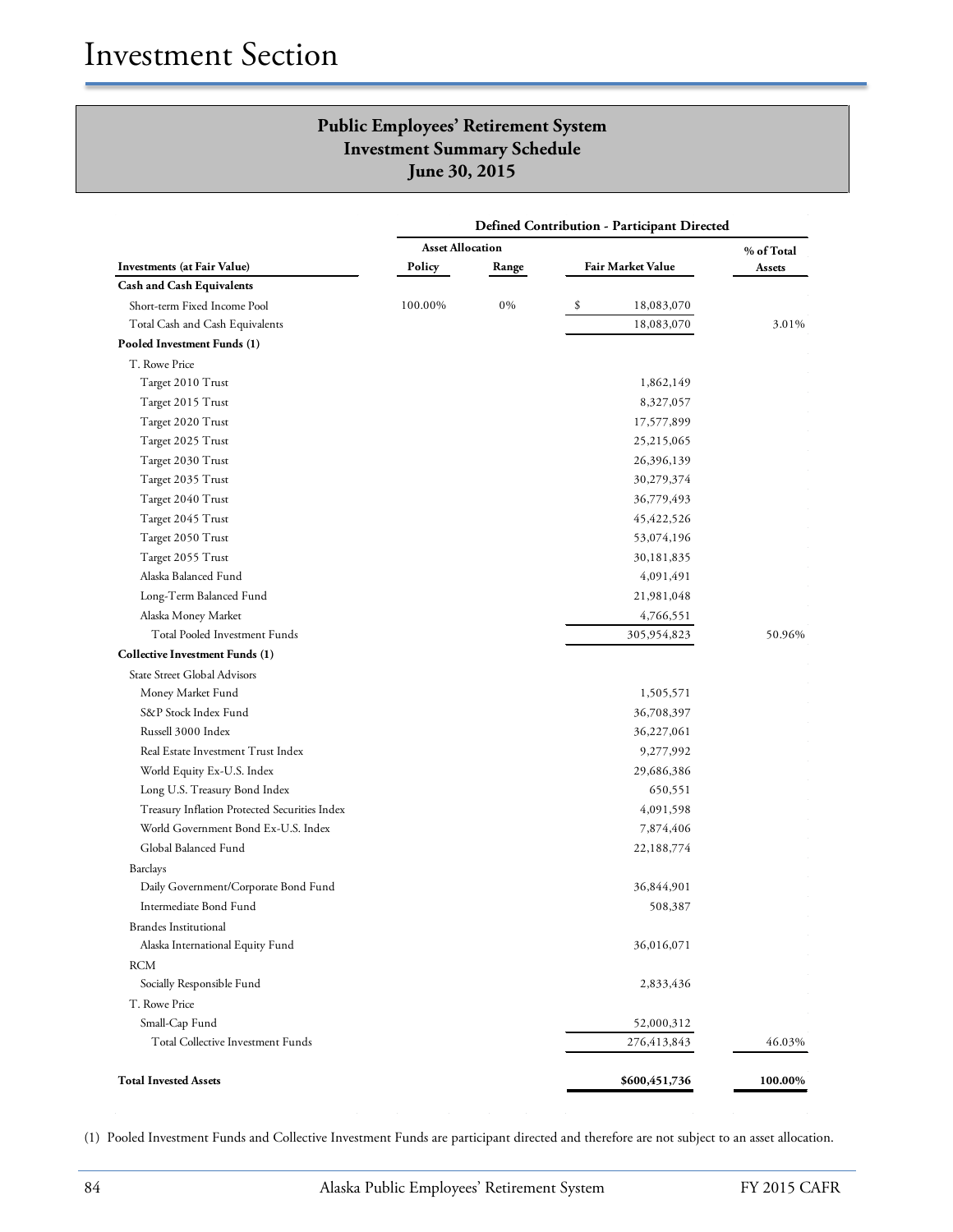|                                              |         | <b>Asset Allocation</b> |                   | % of Total |
|----------------------------------------------|---------|-------------------------|-------------------|------------|
| <b>Investments (at Fair Value)</b>           | Policy  | Range                   | Fair Market Value | Assets     |
| <b>Cash and Cash Equivalents</b>             |         |                         |                   |            |
| Short-term Fixed Income Pool                 | 3.00%   | $-3\%/+8\%$             | \$<br>5,353,444   |            |
| Total Cash and Cash Equivalents              |         |                         | 5,353,444         | 2.79%      |
| <b>Fixed Income Securities</b>               |         |                         |                   |            |
| U.S. Treasury Fixed Income Pool              |         |                         | 10,495,926        |            |
| Taxable Municipal Bond Pool                  |         |                         | 1,807,510         |            |
| Tactical Fixed Income                        |         |                         | 970,972           |            |
| High Yield Pool                              |         |                         | 4,952,061         |            |
| International Fixed Income Pool              |         |                         | 3,056,669         |            |
| Emerging Debt Pool                           |         |                         | 1,295,618         |            |
| Total Fixed Income Securities                | 12.00%  | $± 8\%$                 | 22,578,756        | 11.76%     |
| <b>Broad Domestic Equity</b>                 |         |                         |                   |            |
| Large Cap Pool                               |         |                         | 42,443,840        |            |
| Small Cap Pool                               |         |                         | 9,183,015         |            |
| Total Broad Domestic Equity                  | 26.00%  | ±6%                     | 51,626,855        | 26.89%     |
| Global Equity Ex-U.S.                        |         |                         |                   |            |
| <b>International Equity Pool</b>             |         |                         | 39,561,142        |            |
| International Equity Small Cap Pool          |         |                         | 2,586,943         |            |
| Frontier Markets Pool                        |         |                         | 43,336            |            |
| <b>Emerging Markets Equity Pool</b>          |         |                         | 5,021,900         |            |
| Total Global Equity Ex-U.S.                  | 25.00%  | ±4%                     | 47,213,321        | 24.59%     |
| <b>Alternative Equity Strategies</b>         |         |                         |                   |            |
| Alternative Equity Strategies                |         |                         | 5,493,536         |            |
| Convertible Bond Pool                        |         |                         | 1,576,556         |            |
| Total Alternative Equities                   | 3.00%   | $-2\%/+4\%$             | 7,070,092         | 3.68%      |
| <b>Private Equity</b>                        |         |                         |                   |            |
| Private Equity Pool                          |         |                         | 14,623,299        |            |
| Total Private Equity                         | 9.00%   | $± 5\%$                 | 14,623,299        | 7.62%      |
| <b>Absolute Return</b>                       |         |                         |                   |            |
| Absolute Return Pool                         |         |                         | 10,809,042        |            |
| Total Absolute Return                        | 5.00%   | ±4%                     | 10,809,042        | 5.63%      |
| <b>Real Assets</b>                           |         |                         |                   |            |
| Real Estate Pool                             |         |                         | 10,507,414        |            |
| Real Estate Investment Trust Pool            |         |                         | 2,607,066         |            |
| Infrastructure Private Pool                  |         |                         | 2,298,237         |            |
| Infrastructure Public Pool                   |         |                         | 2,005,715         |            |
| Master Limited Partnership Pool              |         |                         | 4,199,922         |            |
| <b>Energy Pool</b>                           |         |                         | 813,632           |            |
| Farmland Pool                                |         |                         | 6,153,518         |            |
| Timber Pool                                  |         |                         | 3,067,433         |            |
| Treasury Inflation Protected Securities Pool |         |                         | 1,065,159         |            |
| <b>Total Real Assets</b>                     | 17.00%  | $± 8\%$                 | 32,718,096        | 17.04%     |
| <b>Total Invested Assets</b>                 | 100.00% |                         | \$<br>191,992,905 | 100.00%    |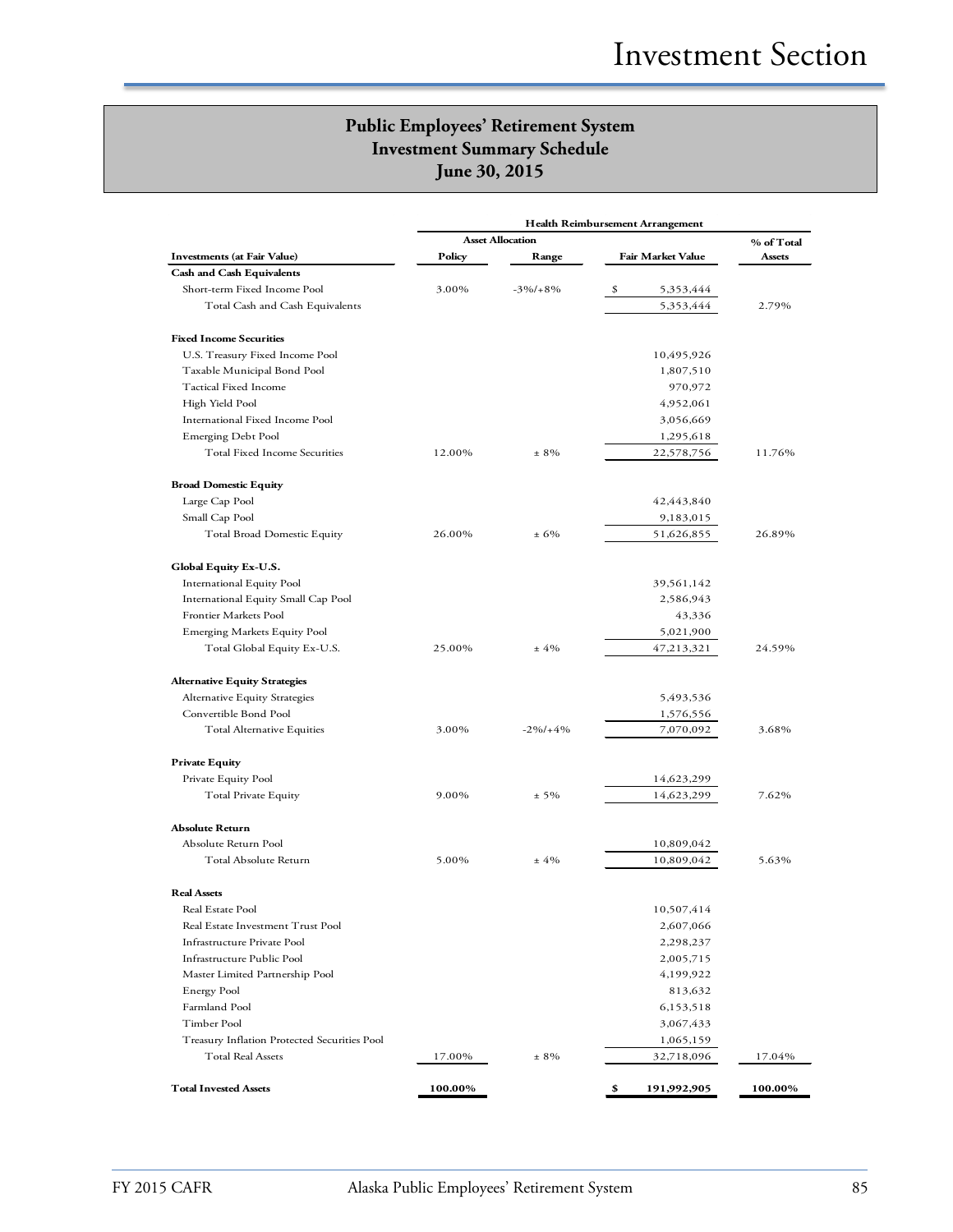| <b>Occupational Death and Disability</b>     |         |                         |    |                   |            |
|----------------------------------------------|---------|-------------------------|----|-------------------|------------|
|                                              |         | <b>Asset Allocation</b> |    |                   | % of Total |
| <b>Investments (at Fair Value)</b>           | Policy  | Range                   |    | Fair Market Value | Assets     |
| <b>Cash and Cash Equivalents</b>             |         |                         |    |                   |            |
| Short-term Fixed Income Pool                 | 3.00%   | $-3\%/+8\%$             | \$ | 502,206           |            |
| Total Cash and Cash Equivalents              |         |                         |    | 502,206           | 2.64%      |
| <b>Fixed Income Securities</b>               |         |                         |    |                   |            |
| U.S. Treasury Fixed Income Pool              |         |                         |    | 1,042,759         |            |
| Taxable Municipal Bond Pool                  |         |                         |    | 179,573           |            |
| Tactical Fixed Income                        |         |                         |    | 96,465            |            |
| High Yield Pool                              |         |                         |    | 491,981           |            |
| International Fixed Income Pool              |         |                         |    | 303,677           |            |
| Emerging Debt Pool                           |         |                         |    | 128,718           |            |
| Total Fixed Income Securities                | 12.00%  | $± 8\%$                 |    | 2,243,173         | 11.78%     |
| <b>Broad Domestic Equity</b>                 |         |                         |    |                   |            |
| Large Cap Pool                               |         |                         |    | 4,216,748         |            |
| Small Cap Pool                               |         |                         |    | 912,322           |            |
| Total Broad Domestic Equity                  | 26.00%  | ± 6%                    |    | 5,129,070         | 26.92%     |
| Global Equity Ex-U.S.                        |         |                         |    |                   |            |
| International Equity Pool                    |         |                         |    | 3,930,355         |            |
| International Equity Small Cap Pool          |         |                         |    | 257,010           |            |
| Frontier Markets Pool                        |         |                         |    | 4,305             |            |
| <b>Emerging Markets Equity Pool</b>          |         |                         |    | 498,921           |            |
| Total Global Equity Ex-U.S.                  | 25.00%  | ±4%                     |    | 4,690,591         | 24.63%     |
| <b>Alternative Equity Strategies</b>         |         |                         |    |                   |            |
| Alternative Equity Strategies                |         |                         |    | 545,777           |            |
| Convertible Bond Pool                        |         |                         |    | 156,628           |            |
| Total Alternative Equities                   | 3.00%   | $-2\%/+4\%$             |    | 702,405           | 3.69%      |
| <b>Private Equity</b>                        |         |                         |    |                   |            |
| Private Equity Pool                          |         |                         |    | 1,452,808         |            |
| Total Private Equity                         | 9.00%   | $± 5\%$                 |    | 1,452,808         | 7.63%      |
| <b>Absolute Return</b>                       |         |                         |    |                   |            |
| Absolute Return Pool                         |         |                         |    | 1,073,867         |            |
| Total Absolute Return                        | 5.00%   | $±4\%$                  |    | 1,073,867         | 5.64%      |
| <b>Real Assets</b>                           |         |                         |    |                   |            |
| Real Estate Pool                             |         |                         |    | 1,043,899         |            |
| Real Estate Investment Trust Pool            |         |                         |    | 259,009           |            |
| Infrastructure Private Pool                  |         |                         |    | 228,327           |            |
| Infrastructure Public Pool                   |         |                         |    | 199,265           |            |
| Master Limited Partnership Pool              |         |                         |    | 417,258           |            |
| <b>Energy Pool</b>                           |         |                         |    | 80,833            |            |
| Farmland Pool                                |         |                         |    | 611,345           |            |
| Timber Pool                                  |         |                         |    | 304,747           |            |
| Treasury Inflation Protected Securities Pool |         |                         |    | 105,823           |            |
| <b>Total Real Assets</b>                     | 17.00%  | $± 8\%$                 |    | 3,250,506         | 17.07%     |
| <b>Total Invested Assets</b>                 | 100.00% |                         | \$ | 19,044,626        | 100.00%    |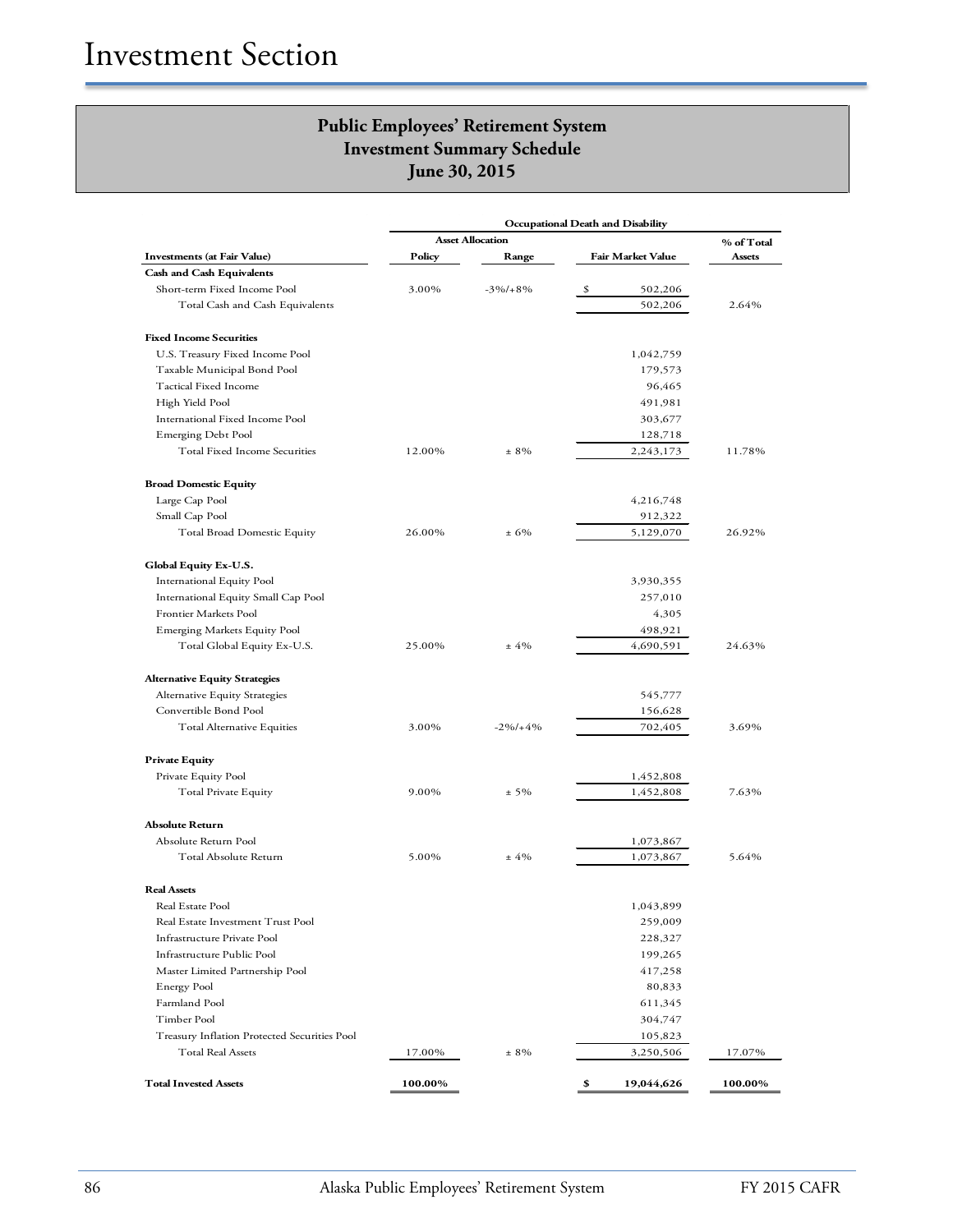|                                              | <b>Retiree Medical Plan</b> |             |                   |            |            |
|----------------------------------------------|-----------------------------|-------------|-------------------|------------|------------|
|                                              | <b>Asset Allocation</b>     |             |                   |            | % of Total |
| <b>Investments (at Fair Value)</b>           | Policy                      | Range       | Fair Market Value |            | Assets     |
| <b>Cash and Cash Equivalents</b>             |                             |             |                   |            |            |
| Short-term Fixed Income Pool                 | 3.00%                       | $-3\%/+8\%$ | \$                | 1,455,419  |            |
| Total Cash and Cash Equivalents              |                             |             |                   | 1,455,419  | 3.34%      |
| <b>Fixed Income Securities</b>               |                             |             |                   |            |            |
| U.S. Treasury Fixed Income Pool              |                             |             |                   | 2,370,727  |            |
| Taxable Municipal Bond Pool                  |                             |             |                   | 408,265    |            |
| <b>Tactical Fixed Income</b>                 |                             |             |                   | 219,315    |            |
| High Yield Pool                              |                             |             |                   | 1,118,527  |            |
| International Fixed Income Pool              |                             |             |                   | 690,413    |            |
| <b>Emerging Debt Pool</b>                    |                             |             |                   | 292,643    |            |
| Total Fixed Income Securities                | 12.00%                      | $± 8\%$     |                   | 5,099,890  | 11.69%     |
| <b>Broad Domestic Equity</b>                 |                             |             |                   |            |            |
| Large Cap Pool                               |                             |             |                   | 9,586,840  |            |
| Small Cap Pool                               |                             |             |                   | 2,074,179  |            |
| <b>Total Broad Domestic Equity</b>           | 26.00%                      | ± 6%        |                   | 11,661,019 | 26.74%     |
| Global Equity Ex-U.S.                        |                             |             |                   |            |            |
| <b>International Equity Pool</b>             |                             |             |                   | 8,935,722  |            |
| International Equity Small Cap Pool          |                             |             |                   | 584,316    |            |
| Frontier Markets Pool                        |                             |             |                   | 9,788      |            |
| <b>Emerging Markets Equity Pool</b>          |                             |             |                   | 1,134,302  |            |
| Total Global Equity Ex-U.S.                  | 25.00%                      | ±4%         |                   | 10,664,128 | 24.45%     |
| <b>Alternative Equity Strategies</b>         |                             |             |                   |            |            |
| Alternative Equity Strategies                |                             |             |                   | 1,240,831  |            |
| Convertible Bond Pool                        |                             |             |                   | 356,099    |            |
| <b>Total Alternative Equities</b>            | 3.00%                       | $-2\%/+4\%$ |                   | 1,596,930  | 3.66%      |
| <b>Private Equity</b>                        |                             |             |                   |            |            |
| Private Equity Pool                          |                             |             |                   | 3,302,981  |            |
| Total Private Equity                         | 9.00%                       | $± 5\%$     |                   | 3,302,981  | 7.57%      |
| <b>Absolute Return</b>                       |                             |             |                   |            |            |
| Absolute Return Pool                         |                             |             |                   | 2,441,451  |            |
| Total Absolute Return                        | 5.00%                       | ±4%         |                   | 2,441,451  | 5.60%      |
| <b>Real Assets</b>                           |                             |             |                   |            |            |
| Real Estate Pool                             |                             |             |                   | 2,373,322  |            |
| Real Estate Investment Trust Pool            |                             |             |                   | 588,861    |            |
| Infrastructure Private Pool                  |                             |             |                   | 519,105    |            |
| Infrastructure Public Pool                   |                             |             |                   | 453,034    |            |
| Master Limited Partnership Pool              |                             |             |                   | 948,641    |            |
| <b>Energy Pool</b>                           |                             |             |                   | 183,776    |            |
| Farmland Pool                                |                             |             |                   | 1,389,902  |            |
| Timber Pool                                  |                             |             |                   | 692,845    |            |
| Treasury Inflation Protected Securities Pool |                             |             |                   | 240,588    |            |
| <b>Total Real Assets</b>                     | 17.00%                      | $± 8\%$     |                   | 7,390,074  | 16.95%     |
| <b>Total Invested Assets</b>                 | 100.00%                     |             | \$                | 43,611,892 | 100.00%    |